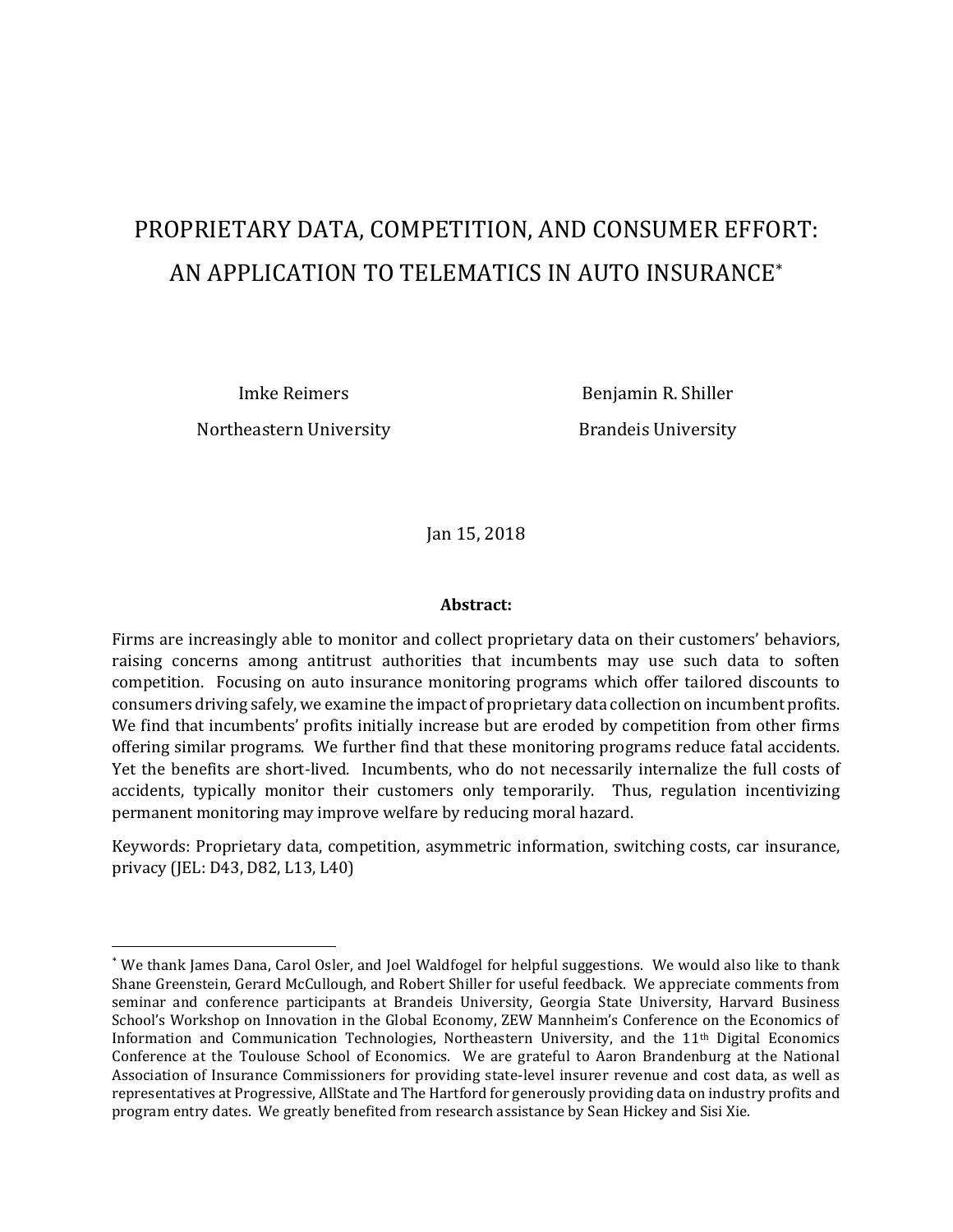### **1. Introduction**

 $\overline{\phantom{a}}$ 

Obtaining consumer information might allow a firm to earn supernormal profits by identifying and targeting profitable consumers. But if competitors can collect similar information, incumbents may not have a lasting competitive advantage unless previously gathered proprietary information is marginally useful for segmenting consumers. Whether proprietary data conveys a lasting advantage is therefore an empirical question, one which has attracted considerable attention among antitrust officials.<sup>1</sup>

Access to more information about consumer behavior might impact markets beyond profits, for example by mitigating moral hazard problems or reducing adverse selection in insurance markets. An omniscient insurer charging individualized prices reflecting future costs may improve efficiency, but may yield insurance unaffordable for some. In the extreme, if each consumer faces a price that perfectly reflects their ex-post realized costs, insurance ceases to function as insurance, and consumers can no longer mitigate against risks. These concerns should be weighed against the potential benefits of reducing moral hazard problems.

In this paper, we analyze the impact of consumer monitoring on firm profits and consumer behavior. We first investigate whether the commonly assumed relationship between the number of firms and market competitiveness continues to hold when incumbents monitor their consumers. Second, we examine whether available monitoring technology can solve potential moral hazard problems. In doing so, we extend a large recent literature which has focused on the impacts of monitoring firms, rather than monitoring consumers (see Dranove and Jin's 2010 review article).

We focus on a salient example of consumer monitoring: Pay How You Drive (PHYD) auto insurance. PHYD programs employ telematics devices which collect proprietary data on risky behaviors such as hard braking, speeding, and late-night driving when installed in an insured's car. Tailored discounts are then offered to safe drivers.<sup>2</sup> PHYD auto insurance is just one of many examples of the internet-connected data collection devices, i.e. *the internet of things*, used by firms

<sup>1</sup> See, for example, https://www.wsj.com/articles/eu-competition-chief-tracks-how-companies-use-big-data-1514889000, and [https://www.ftc.gov/public-statements/2016/09/deconstructing-antitrust-implications](https://www.ftc.gov/public-statements/2016/09/deconstructing-antitrust-implications-big-data)[big-data](https://www.ftc.gov/public-statements/2016/09/deconstructing-antitrust-implications-big-data)

<sup>2</sup> PHYD insurance differs from traditional forms of targeted pricing (Dubé and Misra, 2017; Rossi et al., 1995, 1996; Shiller, 2016; Waldfogel, 2015) which condition prices on perceived willingness to pay. PHYD prices instead reflect differences across individuals in expected accident cost.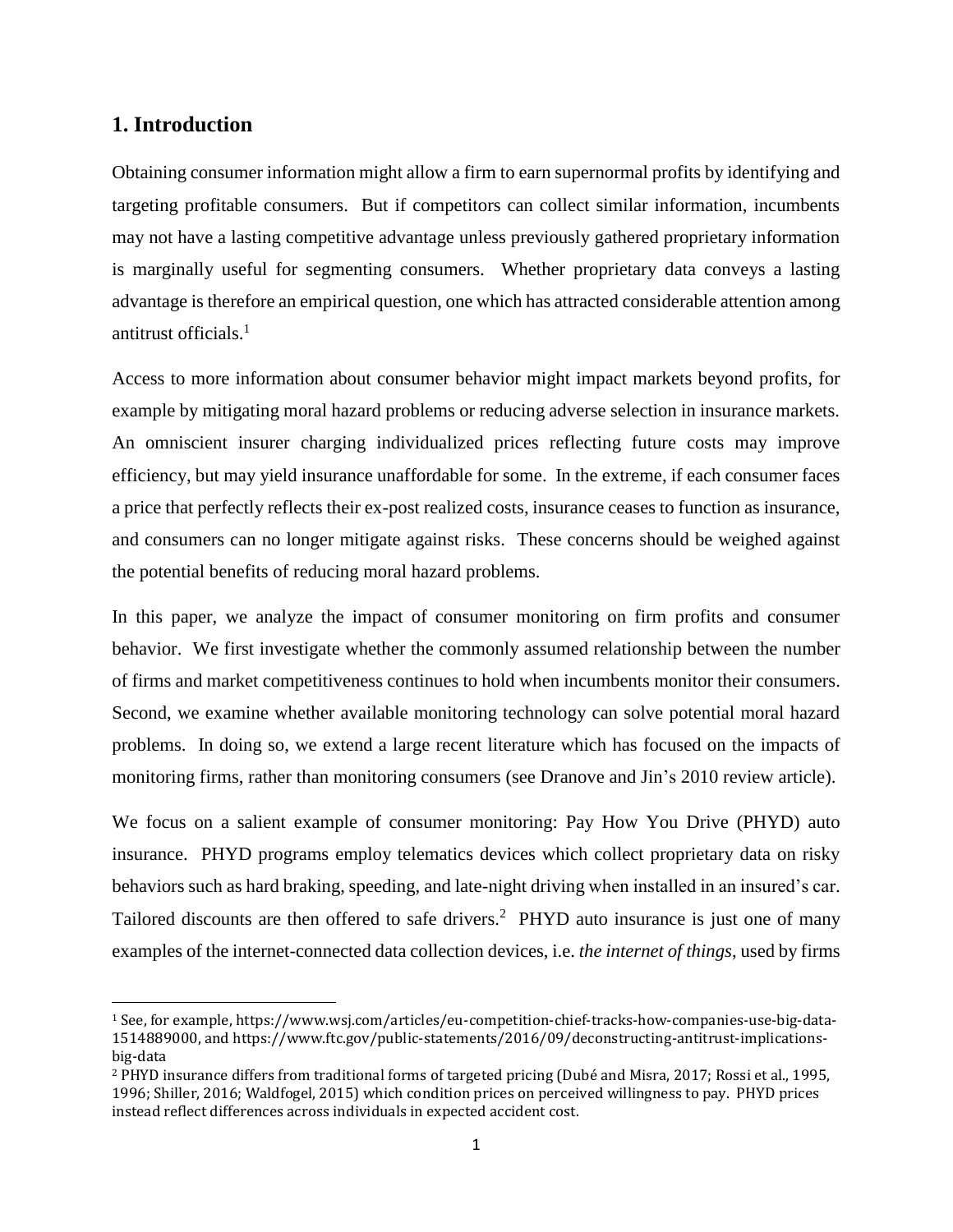to monitor consumers. Health and life insurers have begun using wearables (e.g. Apple watches or Fitbits) to monitor enrollees, offering discounts for meeting specific fitness goals.<sup>3</sup> Some property insurers now also offer telematics devices.<sup>4</sup> Monitoring may increase in non-insurance contexts as well. For example, casinos now monitor customers, giving additional benefits and services only to profitable consumers.<sup>5</sup>

Our empirical analysis is motivated by intuition from a simple theoretical model. A key insight from the model is that data collected in the past may be useful for segmenting inherently good from inherently bad drivers, but past data are of no use for mitigating the moral hazard problem. Hence if moral hazard is the primary asymmetric information problem, then monitoring may allow a monopolist to increase profits, whereas the collected data offer no lasting competitive advantage for an incumbent. But if adverse selection is relatively important, then the incumbent can utilize previously collected data to segment consumers. Entrants, by contrast, would have to collect such data from scratch to segment consumers. If collecting data is somehow costly, either because consumers dislike being monitored or data collection has explicit costs, then the incumbent may maintain a competitive advantage even after competing firms introduce similar programs.<sup>6</sup> Whether PHYD insurance programs impact competition is thus an empirical question.

In our empirical analysis, we exploit variation in the entry timing of PHYD insurance across states and insurers, arising from differences in regulations across states and differences in the initial introduction date of PHYD across insurers. Using a difference-in-difference estimation strategy, we relate profits and fatal accidents to the number of PHYD insurance programs introduced in a state.

We find the first firm to offer PHYD insurance in a state increases profits, whereas later entrants do not significantly gain from introducing PHYD insurance. We also find that the presence of four or five firms in a market significantly reduces the incumbent's supernormal rents, but time alone does not erode profits. Our estimates are consistent with the prevailing wisdom that three or four firms are sufficient to restore competition (Bresnahan and Reiss, 1991), supporting the

 $\overline{a}$ 

<sup>3</sup> https://www.wsj.com/articles/employees-get-apple-watch-for-25-but-theres-a-catch-1457039127

<sup>4</sup> http://www.getroost.com/partners

<sup>5</sup> https://www.wsj.com/articles/in-las-vegas-drinks-flow-a-little-less-freely-1492536818

<sup>6</sup> See Klemperer (1987, 1995) for and overview of switching costs.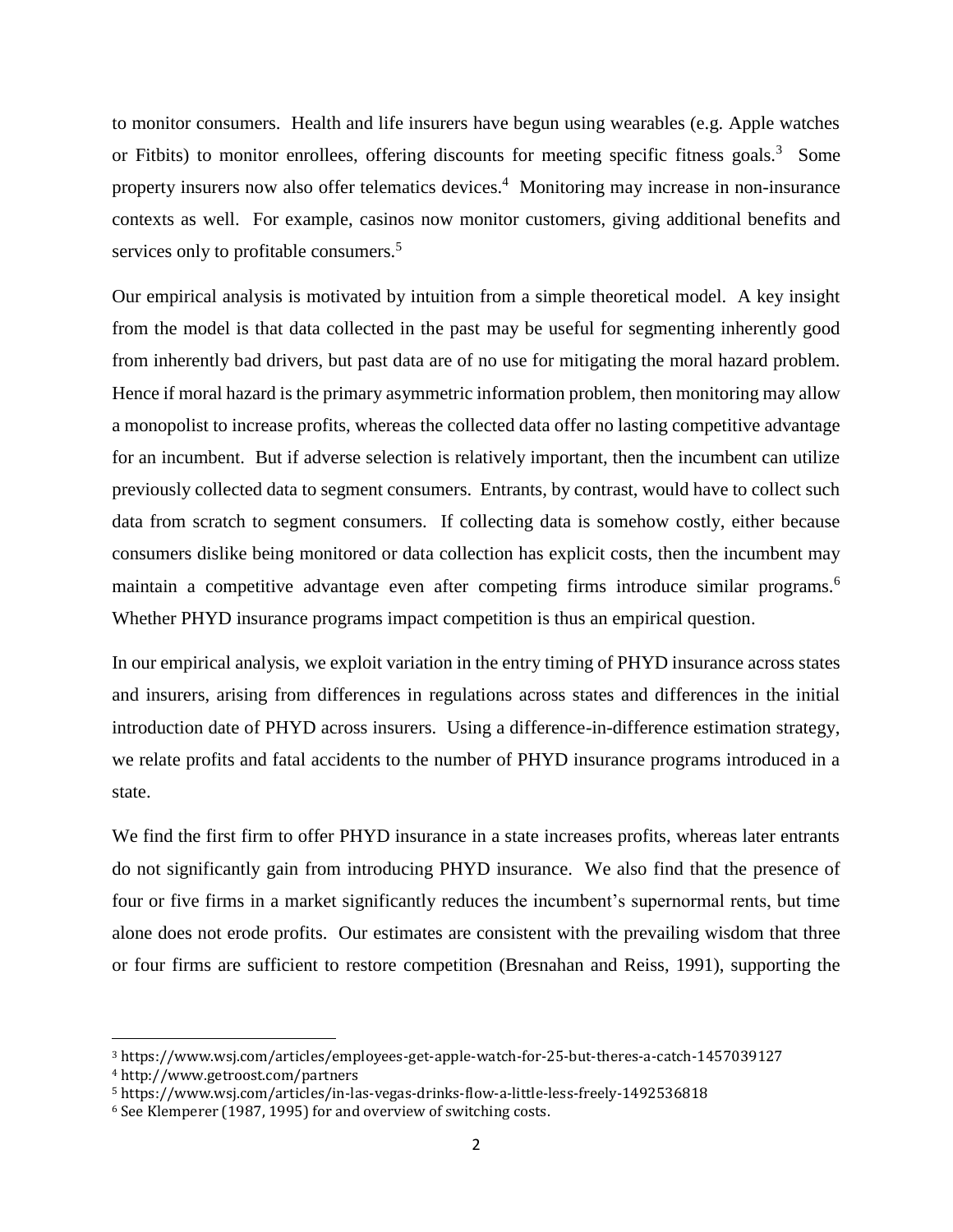four-firm concentration ratio historically used by regulators.<sup>7</sup> We thus find no evidence that previously gathered data on consumer behavior provide a lasting competitive advantage. We furthermore confirm that exogenous forces drive PHYD insurance entry.

We then examine whether PHYD programs have a measurable impact on driving behavior, using information on car accidents and fatalities in each state and year from the Fatality Analysis Reporting System (FARS). Fatal accidents provide an auspicious context because many of the monitored driving behaviors relate to chances of being in the most serious kinds of accidents. We find evidence suggesting that drivers become safer: the number of fatalities per registered vehicle decreases significantly, by 1.6% for each additional firm offering PHYD insurance programs, implying enrollees reduce their fatal accident risk by approximately 50%. Our results are in line with Weisburd (2015) and Schneider (2010), who use pseudo-exogenous variation in the financial cost of being in an accident to show consumers substantially lower accident risk when incentivized. Weisburd (2015), for example, finds drivers reduce accident risk by 25% when their expected financial burden in the event of an accident rises by \$235.

However, the benefits from monitoring may be short-lived in our context, because incumbent PHYD insurers typically monitored driving habits only for short periods (and offered prolonged discounts based on observed behavior). Consistent with this contention, we find a reduction in accident risk is strongest in the first few years in which a firm offers PHYD insurance in a state, suggesting that monitoring programs incentivize costly effort, rather than developing lasting safe driving habits. Since accidents often involve more than one party, and neither the driver nor their insurer fully internalizes others' costs, there is an argument for policy interventions that incentivize permanent monitoring.<sup>8</sup>

Our results are consistent with both adverse selection and moral hazard problems existing in the market, suggesting that increased transparency can indeed lead to better market outcomes (see Klein et al., 2016). The short-lived nature of a decline in accidents from temporary monitoring programs is consistent with moral hazard. The fact that an incumbent who chooses to monitor for

 $\overline{a}$ 

<sup>7</sup> Before 1982, the four-firm concentration ratio was used to measure market concentration.

https://www.justice.gov/atr/2010-us-horizontal-merger-guidelines-historical-and-international-perspective <sup>8</sup> Pain, suffering, and lost wages suffered by others in accidents may not be fully paid for. In addition, in "nofault" accident states, insurers compensate their own policy holders for costs of minor injuries, even when another driver is deemed at fault. http://www.iii.org/issue-update/no-fault-auto-insurance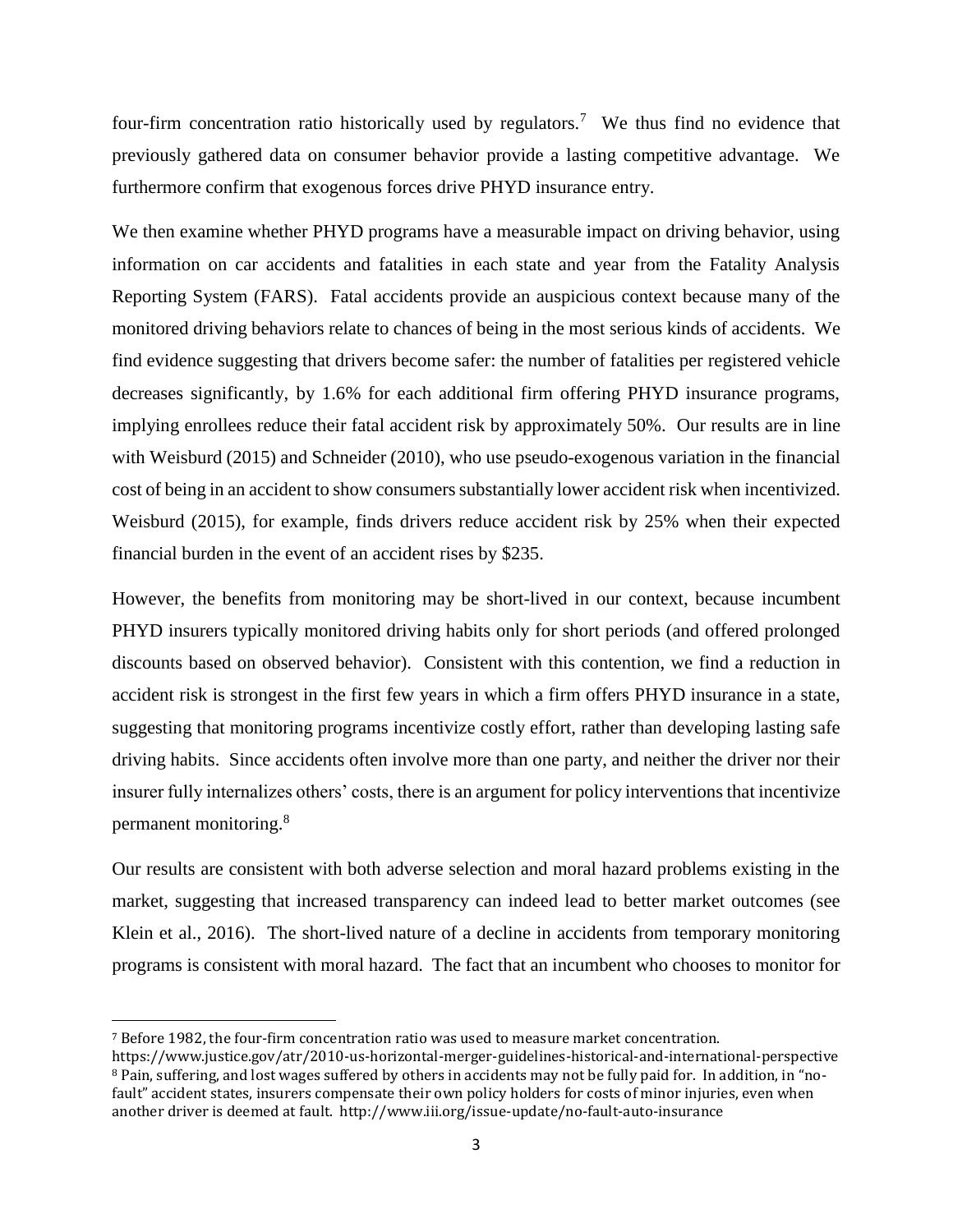short periods continues to profit later as long as no competitors enter suggests past data address an adverse selection problem. However, competition erodes profits, suggesting that while previously gathered data are effective for segmenting consumers, such data do not convey a lasting competitive advantage because competitors can duplicate them at relatively low cost.

The remainder of the paper is organized as follows. Section 2 provides an overview of the auto insurance industry and the emergence of PHYD insurance programs. Section 3 presents a simple theoretical model which motivates the subsequent empirical analyses. Section 4 describes the data. Section 5 explores the empirical relationships between PHYD insurance entry, a firm's rents, and competition. Section 6 investigates whether PHYD insurance programs impacted accident rates. A concluding section discusses policy implications.

### **2. Background**

 $\overline{\phantom{a}}$ 

### **2.1 Data Use in Auto Insurance Markets**

Auto insurance is a data intensive industry. Like in other industries, firms compete on price. But, because the expected insurance losses vary across consumers, insurers try to tailor prices to reflect predicted accident risk. In the 1990s, insurers expanded beyond using demographics and driving records to set prices, incorporating consumer characteristics such as education levels, GPAs, and credit scores (Scism, 2016). But competing firms could reverse engineer competitors' risk models and apply them to switching customers because the variables used to set prices typically must be reported in publicly available filings to the state, and those data were available for purchase.<sup>9</sup> In addition, information on these consumer characteristics was easily verifiable. Thus, incumbents were neither at an inherent nor permanent advantage.

This may have changed with the inception of pay how you drive (PHYD) insurance. In the early 2000s, Progressive began experimenting with telematics devices, which, when plugged into the insured's car, can directly monitor risky driving behavior, such as speeding, hard braking, quick accelerations, and night driving. Initially, the telematics devices were cumbersome and mobile

<sup>9</sup> Rate filings are available for some states at: [http://www.serff.com/.](http://www.serff.com/) Other states provide rate filings upon request.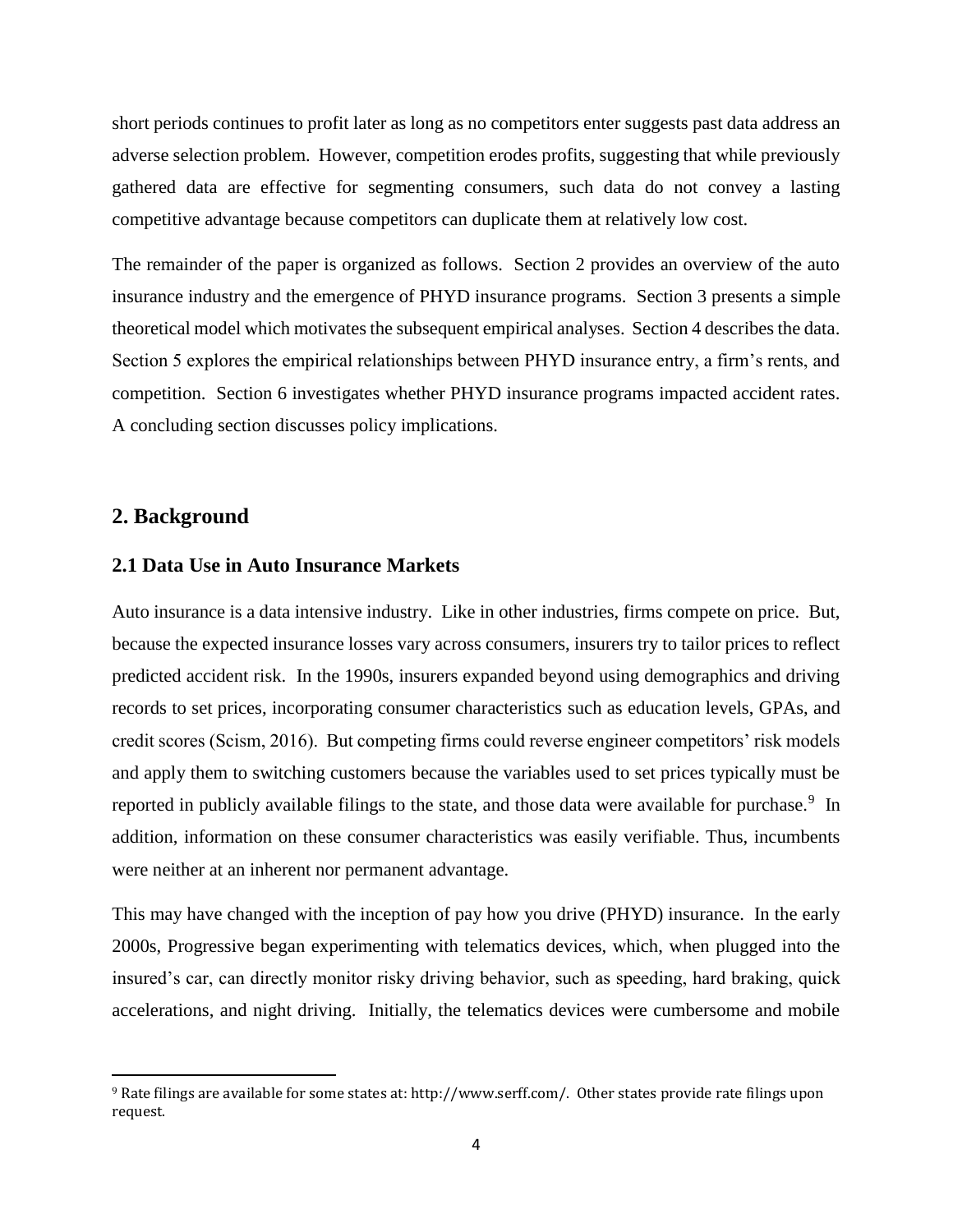networks were too expensive to transmit the requisite data on a wide scale (Scism, 2016). As data transmission became less expensive, telematics devices were increasingly used to collect data, and discounts were consequently awarded for safe driving.<sup>10</sup> Progressive typically monitored consumers for only relatively short amounts of time, about 30 days, whereas later entrants opted for longer monitoring periods.<sup>11</sup> The incumbent (typically Progressive) could use previously gathered data to segment its consumers, whereas new entrants and switching consumers would need to bear the costs of monitoring.<sup>12</sup> Thus, incumbents might maintain a lasting competitive advantage.<sup>13</sup>

Progressive launched their full-fledged PHYD insurance program, called SnapShot, in 6 states in 2008, including Alabama, Kentucky, Louisiana, Maryland, Missouri, and New Jersey. Although Progressive expanded the program quickly, to 43 states by 2012, they might have expanded even faster in the absence of state regulations. States differ in the extent to which insurance prices are regulated. Hunter (2008) found, for example, that 15 states required that insurers obtain explicit approval from state regulators before introducing new prices. Furthermore, Guensler et al. (2004) surveyed state regulators in 2003, asking them whether PHYD insurance was allowable. Of the 43 representatives who responded, only 27 states reported that PHYD insurance programs were allowable.

A handful of other insurers followed suit after Progressive's launch of SnapShot, and Figure I shows the expansion of the five firms' PHYD insurance programs across all U.S. states. AllState introduced its program, DriveWise, in Illinois in 2010, in Arizona and Ohio in 2011, and in 44 additional states by 2014. State Farm was not far behind, introducing its InDrive program in 2011, and expanding to 45 states by 2014. Finally, The Hartford and Liberty Mutual introduced their

<sup>&</sup>lt;sup>10</sup> Consumers can receive the full discounts from the PHYD insurance program after policy renewal, approximately 6 months, at Progressive, State Farm, and The Hartford. Liberty mutual offers full discounts after 90 days. AllState offers rewards for safe driving, which apply immediately. See the FAQ for each PHYD insurance program. Accessed Dec 27, 2016.

<sup>11</sup> Progressive, the first firm to introduce PHYD insurance in most states, monitored for 30 days, and applied discounts in the future as long as nothing else changed. State Farm employed permanent monitoring for cars with embedded telematics devices (e.g. OnStar, SYNC). Allstate constantly monitored all enrolled consumers. See Karapiperis et al. (2015). The Hartford and Liberty Mutual use 180 day and 90 day monitoring periods, respectively. [http://hartfordauto.thehartford.com/landingpages/TrueLane/faqs.shtml.](http://hartfordauto.thehartford.com/landingpages/TrueLane/faqs.shtml)

https://www.libertymutual.com/righttrack/righttrack-faq/righttrack-faq-review.

<sup>&</sup>lt;sup>12</sup> Progressive owns and is not required to share the underlying raw data.

<sup>&</sup>lt;sup>13</sup> PHYD firms will continue to use other public data, such as gender, as well, unless firms are able to offer fully non-linear contracts based on observed driving variables. See Buzzacchi and Valletti (2005).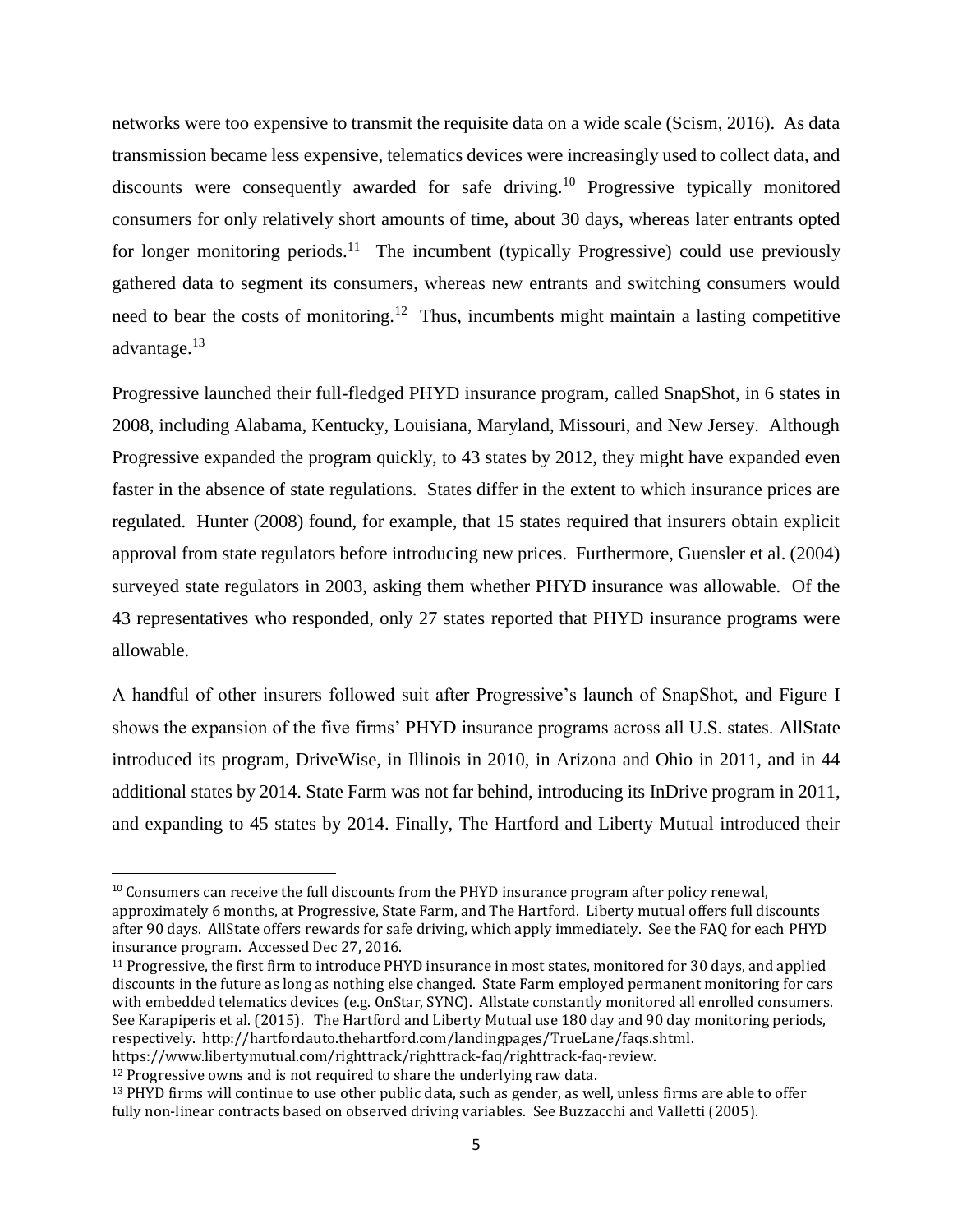programs in 2012, with The Hartford offering its PHYD insurance program (TrueLane) in 40 states by 2014, and Liberty Mutual offering its program (RightTrack) in 29 states by 2014.<sup>14</sup>

Table I shows the order of PHYD insurance entry for each firm in each state that it entered. While Progressive was the first insurer to introduce its PHYD insurance program in most states, there still was some variation in which firm entered each state first, and more variation in which firm entered second. Progressive was the first to enter 41 states, State Farm was the first to enter four states, and AllState entered one state first. The distribution of the second entrant's identities is much less skewed.

Aggregate statistics about the take-up of PHYD insurance among consumers are difficult to find, but available statistics suggest that PHYD insurance has grown in popularity, and comprises a nonnegligible part of the market. A pair of 2014 surveys separately found that about nine percent of adult drivers in eligible states were enrolled in PHYD insurance programs.<sup>15</sup> Another study predicts nearly 100 million drivers in Europe and the U.S. will be enrolled in PHYD insurance programs by  $2020$ .<sup>16</sup>

### **2.2 Simple Indications of Pay-How-You-Drive Success**

 $\overline{a}$ 

PHYD insurance data have proven quite useful at predicting accident risk. For example, Progressive has found that a driver who brakes hard more than 8 times in 500 miles, defined as decelerating at least 8 mph in one second, is 73% more likely to be involved in an accident (Scism, 2016). Using monitored driving behavior data, Ayuso et al. (2014) confirm that other monitored driving behaviors correlate with accident risk as well, and the results of Parry (2005) suggest that observed reductions in risk may be partially due to the role of monitoring in solving the moral hazard problem.

<sup>14</sup> Some other insurers (e.g. GMAC/National General, MetroMile, and Travelers) offer prices based only on (approximate) mileage driven, but do not factor in behaviors like speeding, hard braking, etc. eSurance and SafeCo have also launched PHYD insurance programs. They are subsidiaries of AllState and Liberty Mutual, respectively.

<sup>15</sup> Se[e https://www.msn.com/en-us/money/autoinsurance/5-pay-as-you-drive-car-insurance-myths/ar-](https://www.msn.com/en-us/money/autoinsurance/5-pay-as-you-drive-car-insurance-myths/ar-BB7QEZ7)[BB7QEZ7,](https://www.msn.com/en-us/money/autoinsurance/5-pay-as-you-drive-car-insurance-myths/ar-BB7QEZ7) and [https://www.towerswatson.com/en/Insights/IC-Types/Survey-Research-](https://www.towerswatson.com/en/Insights/IC-Types/Survey-Research-Results/2014/09/usage-based-insurance-2014-us-consumer-survey-infographic)

[Results/2014/09/usage-based-insurance-2014-us-consumer-survey-infographic](https://www.towerswatson.com/en/Insights/IC-Types/Survey-Research-Results/2014/09/usage-based-insurance-2014-us-consumer-survey-infographic)

<sup>16</sup> https://www.forbes.com/sites/sarwantsingh/2017/02/24/the-future-of-car-insurance-digital-predictiveand-usage-based/#578a40ad52fb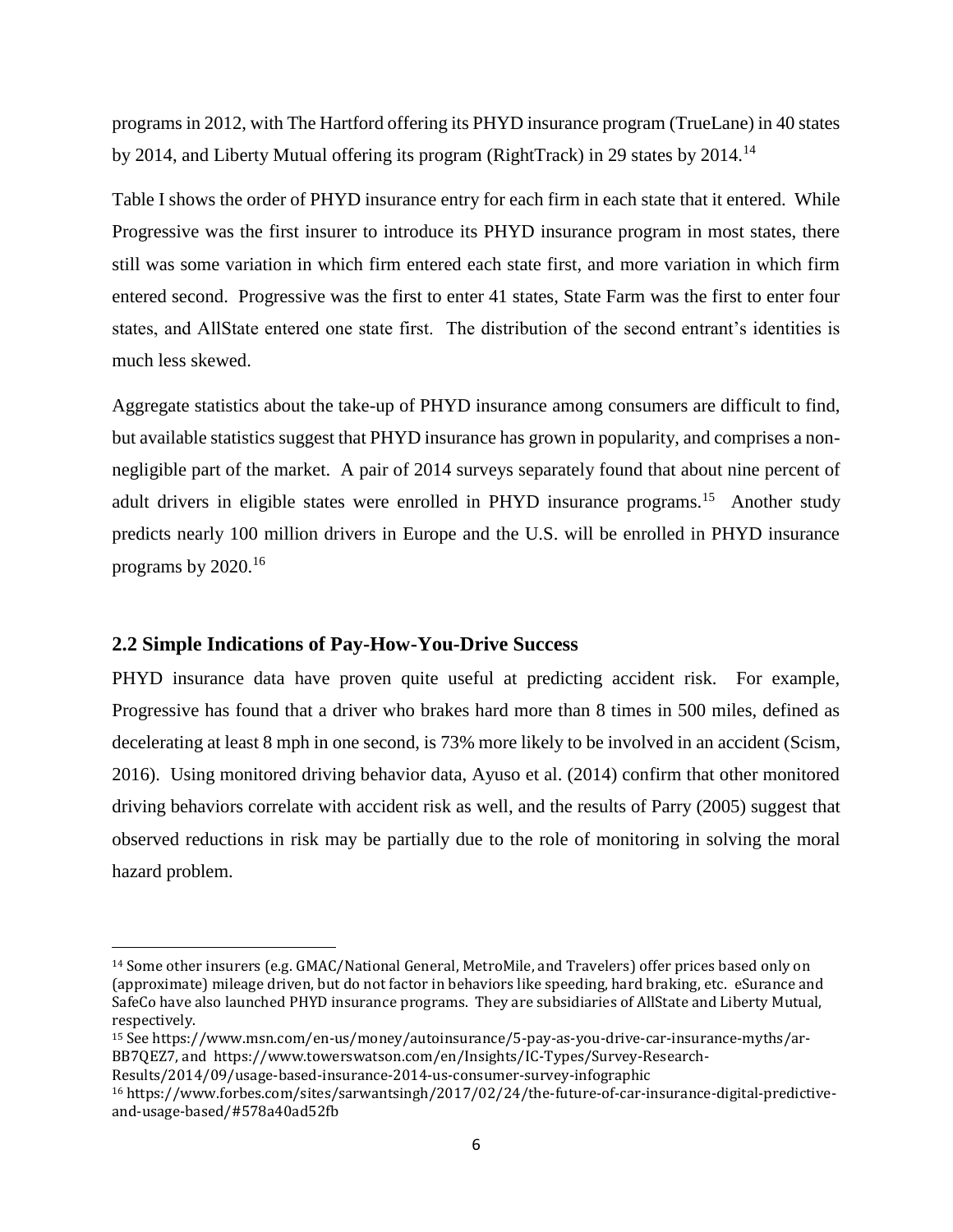Because the algorithm and data collected from PHYD telematics devices are proprietary, the data may give a consumer's incumbent provider a competitive advantage.<sup>17</sup> The incumbent provider can offer its low-risk drivers prices that are lower than can be reasonably offered by their competitors, who lack the incumbent provider's data to segment good from bad drivers. Progressive's CEO, Glenn Redwick, concurred, stating "You have a rate that truly reflects your driving behavior... No one else can know that in the marketplace on a new quote."<sup>18</sup> He further noted that retention was 40% higher than typical "for those that get a substantial discount." It is true that entrants can duplicate these data by monitoring consumers themselves. But the explicit monitoring costs and consumers' corresponding disutility constitute switching costs which may provide the incumbent provider, Progressive in most states, an advantage even after competing PHYD programs enter.

In many cases, Progressive's PHYD discounted prices far exceed actuarially fair rates. Figure II confirms this, using national data for Progressive's SnapShot program, reported in a 2014 rate filing in Alaska.<sup>19</sup> Progressive's PHYD insurance score ranges, their measure of relative risk for participants, are shown on the x-axis, from safe drivers to high-risk drivers. The circles in the figure denote loss ratios for each group, defined as  $loss ratio = \frac{payouts \ to \ beneficiaries}{\text{sumed sum of numtimes}}$  $\frac{a_{\text{out}}}{b_{\text{out}}}$ , the firm's variable cost over its revenue. The figure shows that those drivers who receive the largest discounts also yield the highest margins for Progressive. The loss ratio for the lowest risk group – with PHYD insurance scores between 0 and  $9 -$  is only 30.7%, less than half of the industry average of  $66\%$ <sup>20</sup> Firms not monitoring consumers with telematics devices may not be able to offer such low rates to safe drivers because they lack data on driving habits needed to identify low-

<sup>17</sup> Progressive is not required to disclose PHYD insurance data to competitors. In fact, Progressive's privacy policy has explicitly prohibited sale of these data to 3rd parties. See [Scism](http://www.wsj.com/articles/car-insurers-find-tracking-devices-are-a-tough-sell-1452476714) (2016). In addition, while Progressive was required to submit its PHYD insurance rating algorithm to regulators, it was never publicly revealed to anyone but the regulators, implying competitors could not directly copy it. See https://www.wsj.com/articles/SB10001424052748704433904576212731238464702.

 $\overline{a}$ 

https://filingaccess.serff.com/sfa/search/filingSummary.xhtml?filingId=129620997#

<sup>18</sup> http://news.onlineautoinsurance.com/consumer/progressive-talks-future-with-snapshot-car-insuranceprogram-910470

<sup>19</sup> See Alaska Serff tracking number SERF PRGS-129620997.

<sup>&</sup>lt;sup>20</sup> For sources of data on industry averages, see the data section. Progressive promised not to raise enrollees' rates beyond non-monitored rates for a long time, explaining why drivers identified as risky demonstrated loss ratios exceeding industry averages.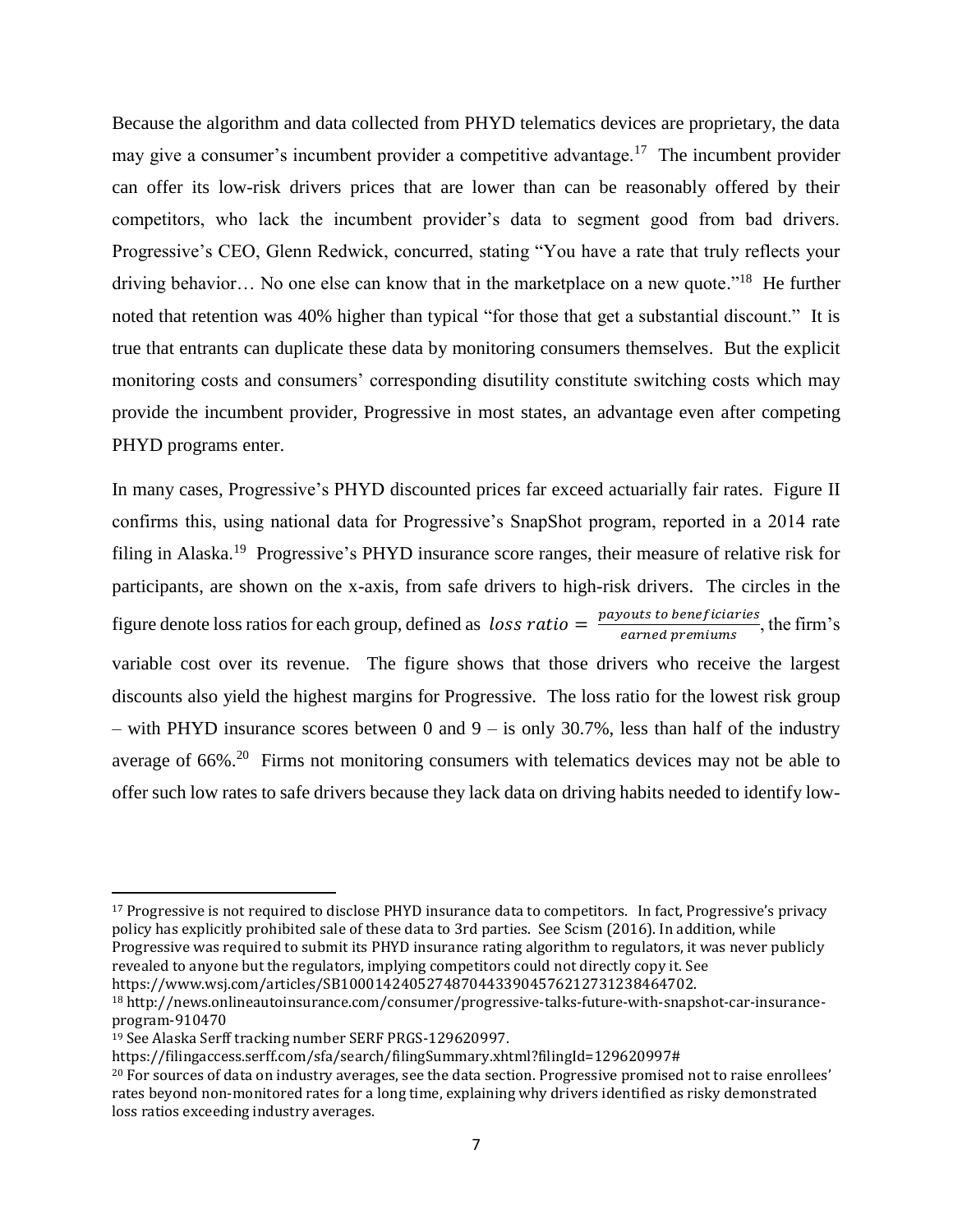risk consumers. Acquiring these data incurs additional monitoring costs on the both the competitor and switching consumers.

The black-bordered rectangles in Figure II represent a histogram of earned premiums. They show that the low-risk groups comprise the majority of the premiums Progressive earns under the program, suggesting that most drivers fall into these low-risk groups. Accordingly, the firm's loss ratio under the PHYD insurance program, 56.9%, is well below both Progressive's overall autoinsurance loss ratio (64.2%) and the industry average (66%) in 2014. This suggests that the PHYD insurance program could allow the incumbent to increase its margins on average. However, a more detailed analysis is needed to establish a causal connection, to estimate how profits vary with the extent of competition, and to determine whether these programs merely segment consumers, or also influence the decision to drive safely.

### **3. Model**

 $\overline{a}$ 

Suppose there are two types of drivers: good drivers, and bad drivers, denoted  $G$  and  $B$ , respectively. A driver of type *i* imposes a per-period expected accident cost to the insurer of  $A_i$ , where  $A_G < A_B$ . For simplicity, we assume that good drivers can reduce their expected accident cost from  $A_G$  to zero at cost of effort to the consumer equal to r, while the costs of effort for bad types  $(r_B)$  to reduce accident risks to zero are prohibitively large.<sup>21</sup> Hence we allow for adverse selection and heterogeneous moral hazard.

We assume, without loss of generality, that monitoring is costless for the firm.<sup>22</sup> We also assume monitoring technology can effectively measure driving habits which imply zero accident risk. For simplicity, we assume the monitoring technology is unable to decipher from monitoring driving habits whether accident risk is  $A_G$  or  $A_B$ , implying G types cannot reveal their type without effort.<sup>23</sup>

<sup>21</sup> In unreported calculations, we verify our main results hold when the cost of reducing accident cost to some safer level is larger for B than G types. Supporting this assumption, previous studies find moral hazard costs are heterogeneous (Einav et al., 2013) and positively correlated with an underlying tendency to drive recklessly (Zuckerman and Kuhlman, 2000).

<sup>&</sup>lt;sup>22</sup> The costs of monitoring can either be borne by drivers, or firms, or both. If allowing explicit monitoring cost m, the main results are identical, except r is replaced in with  $r + m$ .

<sup>&</sup>lt;sup>23</sup> It is analogous to assume that bad type drivers could and would pool with good type drivers by reducing their accident risk to  $A_G$ , if a discount were offered. In unreported calculations, we verified the main results can persist without such strong assumptions.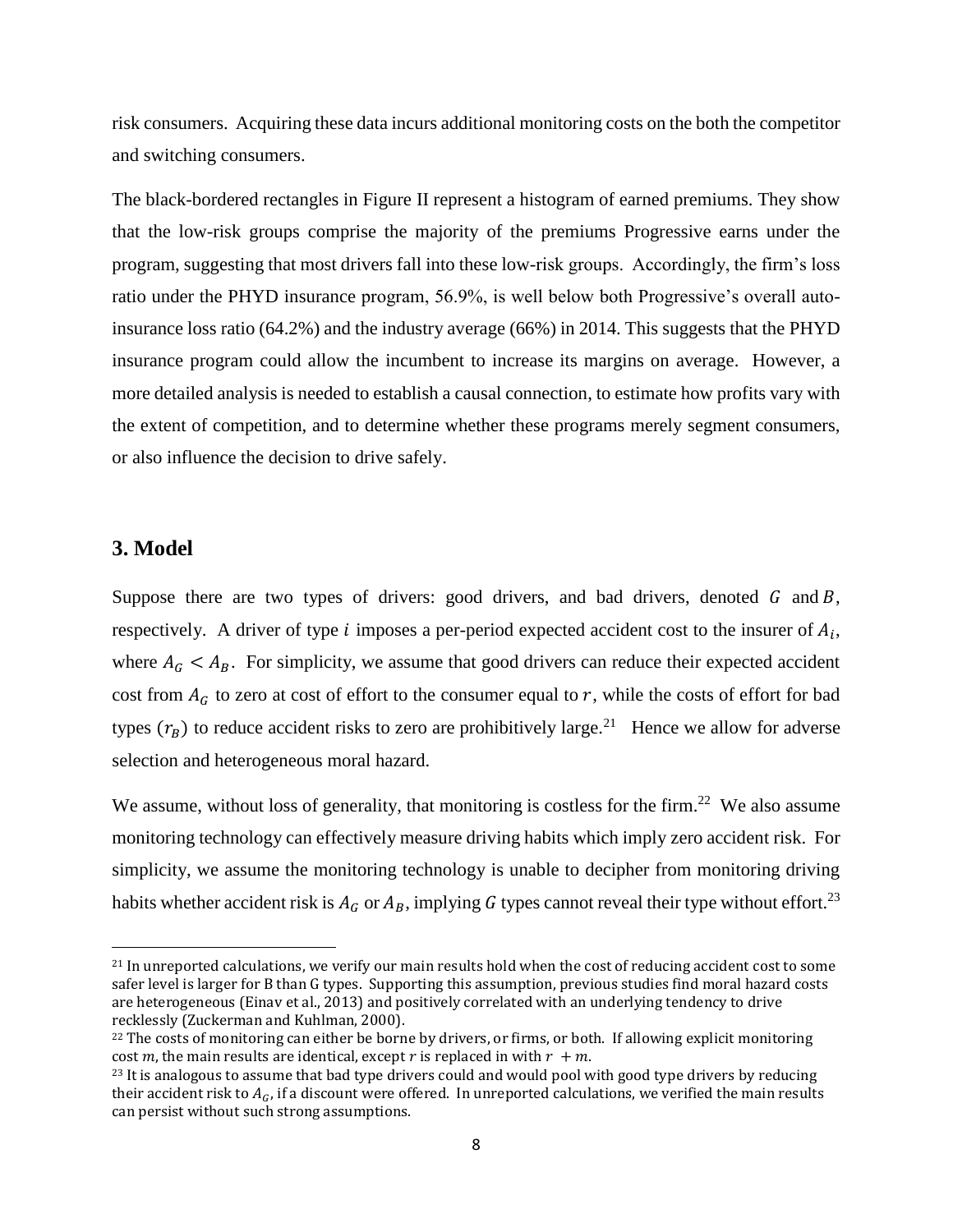But if the firm monitors and observes driving habits which imply zero accident risk, it can infer the driver was a type  $G$  driver (exerting effort to drive safer). The firm can use this previously gathered information to subsequently target identified type G drivers.

We further assume a perfectly competitive market for insurance products which do not employ monitoring with a price of standard insurance of  $\bar{A} = E[A_i]$ , the expected accident cost.<sup>24</sup> Finally, price may change each period and firms and consumers are forward-looking with a discount rate  $\delta$ .

We let consumer utility be a linear function of the total implied price, i.e. the explicit price plus effort costs. Assuming the intrinsic utility of each insurance option is the same, and insurance is mandatory, this implies that utility maximizing consumers choose the insurance option which minimizes total implied price, including effort costs:

$$
C_{G,t} = \begin{cases} \overline{A} & \text{if never monitored} \\ P_t + r & \text{if currently monitored} \\ P_t & \text{if previously monitored} \end{cases}
$$

#### **3.1 PHYD Monopoly – A Single PHYD Insurance Provider**

 $\overline{\phantom{a}}$ 

If not monitored, the type *G* consumer's price of insurance is  $C_{q,t} = \overline{A}$ . A monopolist PHYD provider will therefore offer a price which leads to a  $C_{g,t}$  just below  $\overline{A}$ , provided profits remain positive. While monitored, PHYD consumers of type G will thus pay at most  $P_t = \overline{A} - r$ , incurring a total price  $C_{G,t}$  (including effort costs) of  $\overline{A}$ . The firm earns per-consumer static profits equal to price:

$$
\pi_{t=1}^M = \bar{A} - r.\tag{1}
$$

When no longer monitored, consumers no longer incur effort cost  $r$ , and the monopolist can charge up to  $\overline{A}$ . Thus in subsequent periods, the insurer yields static profits per identified *G*-type consumer, including accident cost  $A_G$ , equal to:

$$
\pi_{t>1}^{M,T} = \bar{A} - A_G. \tag{2}
$$

<sup>&</sup>lt;sup>24</sup> Eventually, if Good type drivers migrate to a PHYD insurance program, a separating equilibrium ensues. Only Bad type drivers choose standard insurance, and the price of regular insurance will become  $A_B$ .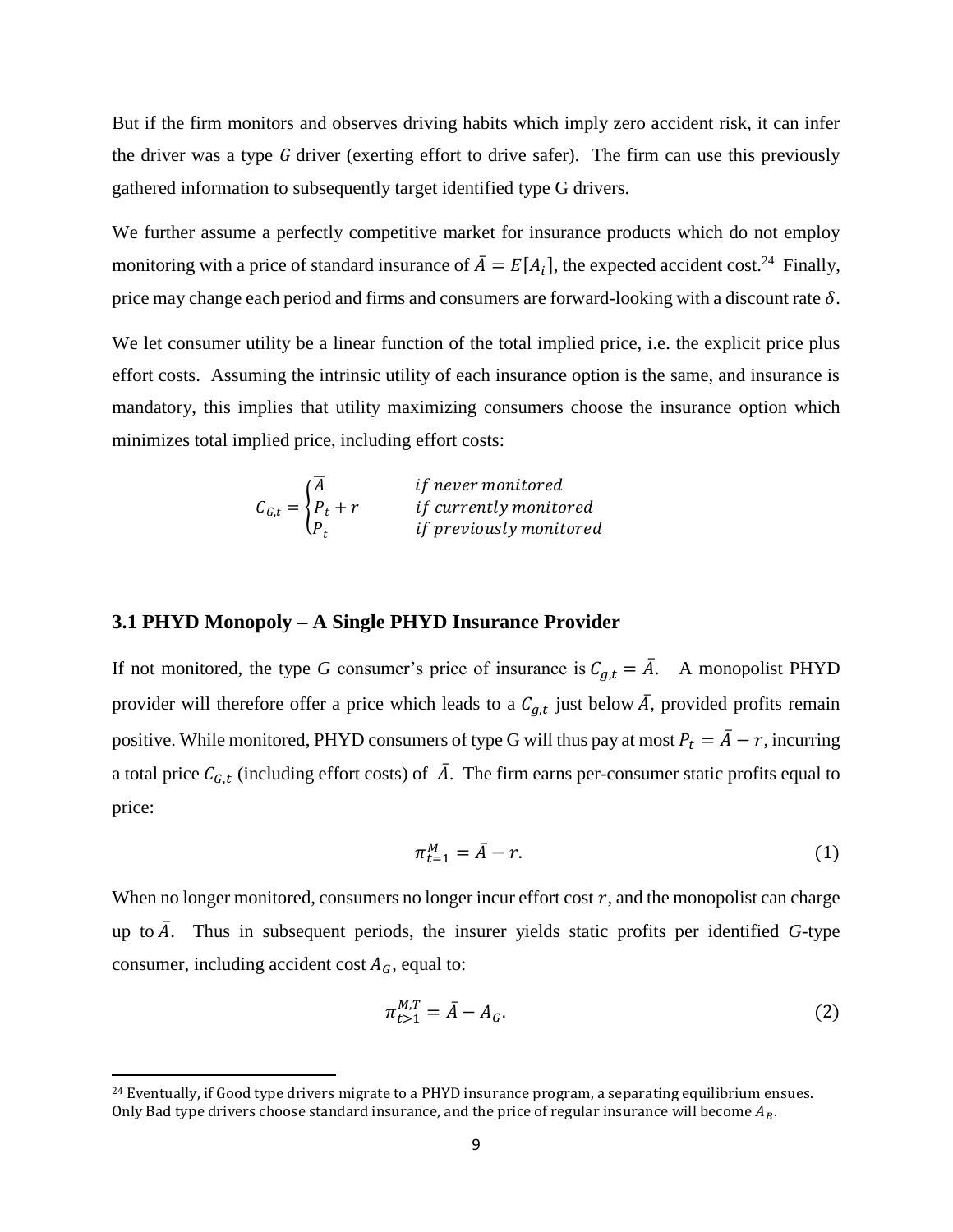The profits from continued monitoring are higher than temporary monitoring if and only if  $r <$  $A_G$ <sup>25</sup> Note that a monopolist PHYD provider may profit whether or not past data are marginally useful. By assumption, past data are redundant and thus provide no additional information on a consumer's type when monitoring consumers permanently. Yet, a monopolist may still profit when electing to monitor consumers permanently. However, the same may not true for an incumbent competition.

### **3.2 The Incumbent's Problem under Competition**

 $\overline{\phantom{a}}$ 

Suppose the incumbent subsequently faces competition from (many) new entrants. All firms are identical except for information asymmetries – entrants must monitor to infer a driver's type.

Entering firms set per-period prices equal to cost, 0 when monitoring, and  $A<sub>g</sub>$  after ceasing monitoring. The type G consumer's corresponding total long-run discounted prices, including effort costs, are  $\frac{r}{1-\delta}$  under permanent monitoring, and  $r + \frac{\delta A_G}{1-\delta}$  $\frac{\partial A_G}{\partial 1-\delta}$  if they cease monitoring after one period. Surviving competitors offer the monitoring option with the lower total cost, which is permanent monitoring if and only if  $r \leq A_G$ .

The incumbent's profits are completely eliminated when previously gathered information is not marginally useful. This occurs when  $r \leq A_G$ , i.e. when effort costs of driving safer are weakly less than the reduction in expected accident costs. In that case, both incumbent and entrants use continuous monitoring to mitigate the moral hazard costs. Consumers thus incur effort costs whether or not they switch – switching costs are zero and the market is competitive regardless of relative costs.

On the other hand, the incumbent's profits may not be completely eliminated by competition when previously gleaned information is marginally useful. When  $r > A_G$ , effort costs exceed the reduction in accident costs, and firms would prefer not to permanently incentivize safer driving. Since entrants still must incur this cost to segment types, the incumbent – which has already done so - may maintain a competitive advantage. More precisely, type *G* consumers incur a discounted

<sup>&</sup>lt;sup>25</sup> If  $r > \overline{A}$ , the firm may still make positive long-run profits by ceasing monitoring, despite incurring negative profits in period  $t = 1$ .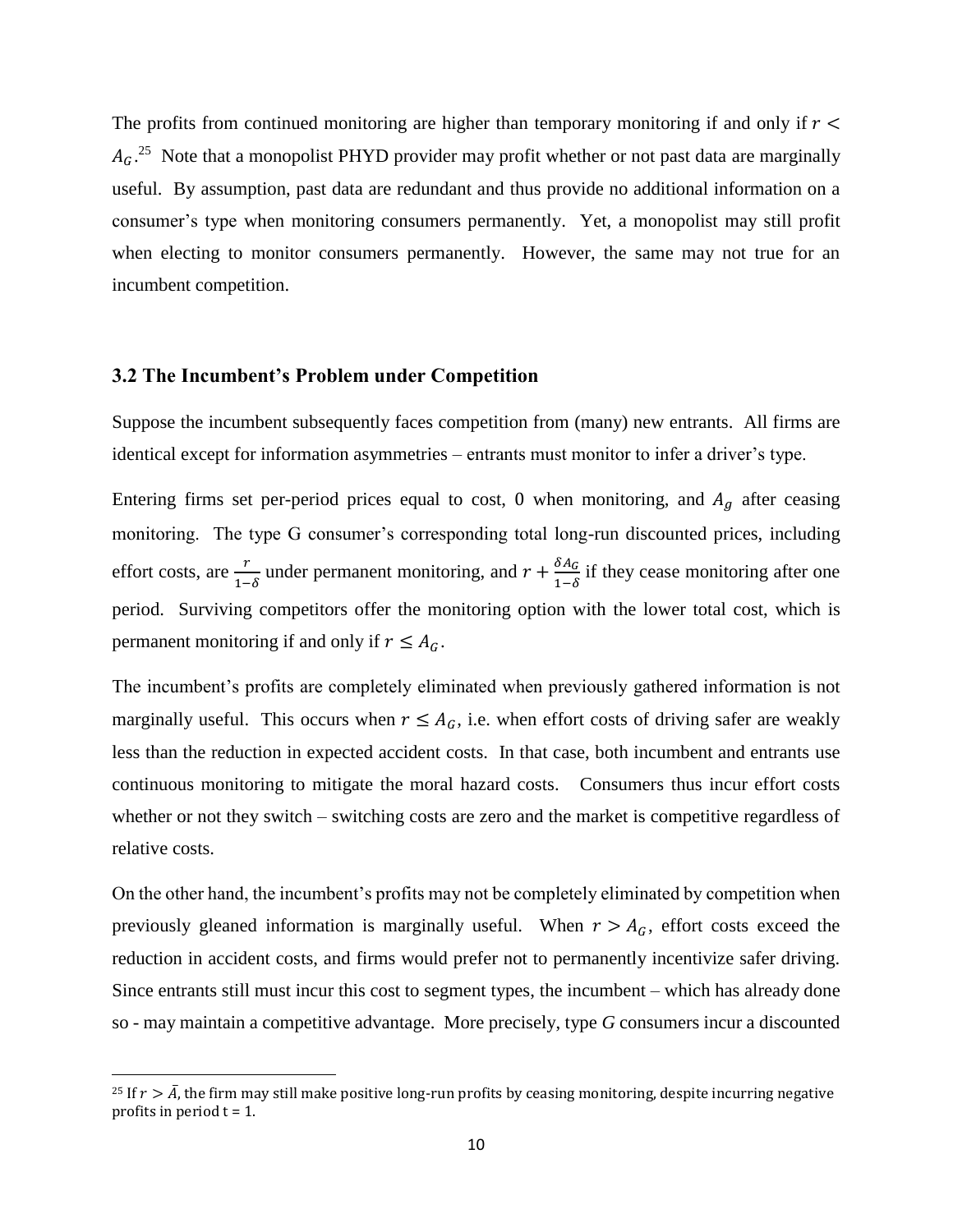total price of  $r + \frac{\delta A_G}{\delta A_G}$  $\frac{\delta A_C}{1-\delta}$  if switching. Remaining with the incumbent is incentive compatible if the future discounted price  $\left(\frac{P_t^I}{\sigma}\right)$  $\frac{P_t}{1-\delta}$  is less, i.e. if  $P_t^I \leq (1-\delta) r + \delta A_G$ . The incumbent's price also must be weakly less than the price of standard insurance,  $\overline{A}$ . Thus, the incumbent's per-period profit per type *G* consumer in subsequent periods is:

$$
\pi_{t>1}^{I,T} = \min(\bar{A}, (1-\delta) r + \delta A_G) - A_G = \min(\bar{A} - A_G, (1-\delta)(r - A_G))
$$
(3)

*Observation: The incumbent's static profits following entry may lie anywhere between zero and monopoly profits, depending on monitoring cost* .

This observation follows from Equation 3. It implies that the incumbent's per-period profits under competition in periods  $t > 1$  are at most zero when  $r \leq A_G$ . In this case, the incumbent would choose to monitor permanently, making past data redundant. But when  $r \geq A_G$ , past data are useful for segmenting consumers. The incumbent's profits under competition increase with  $r$ , but are bounded above by  $\bar{A} - A_G$ , the expression for monopolist's static profits after monitoring.

### **3.3Discussion**

Figure III illustrates the relationship between monitoring costs and the profits of the incumbent, both with and without competition. A single firm can benefit from gathering proprietary data, but competition may erode profits. If substantial moral hazard problems exist ( $r \leq A_G$ ), firms monitor continually regardless of market structure and order of entry, and prior information is redundant. In that case, competition drives the incumbent's profits to zero. By contrast, if the effort costs of monitoring are sufficiently high ( $r > A_G$ ), firms monitor only to segment consumers. In that case, the incumbent, which already has data to segment consumers, has an advantage over potential entrants – competition does not drive the incumbent's profits to zero.

If, as assumed in the model, there are no externalities, firms monitor consumers permanently if and only if continual monitoring is efficient, i.e.  $r \leq A_G$ . However, in many contexts, including auto insurance, there are externalities from risky driving which are borne by bystanders, and their insurers. When incorporating these externalities, a social planner might prefer permanent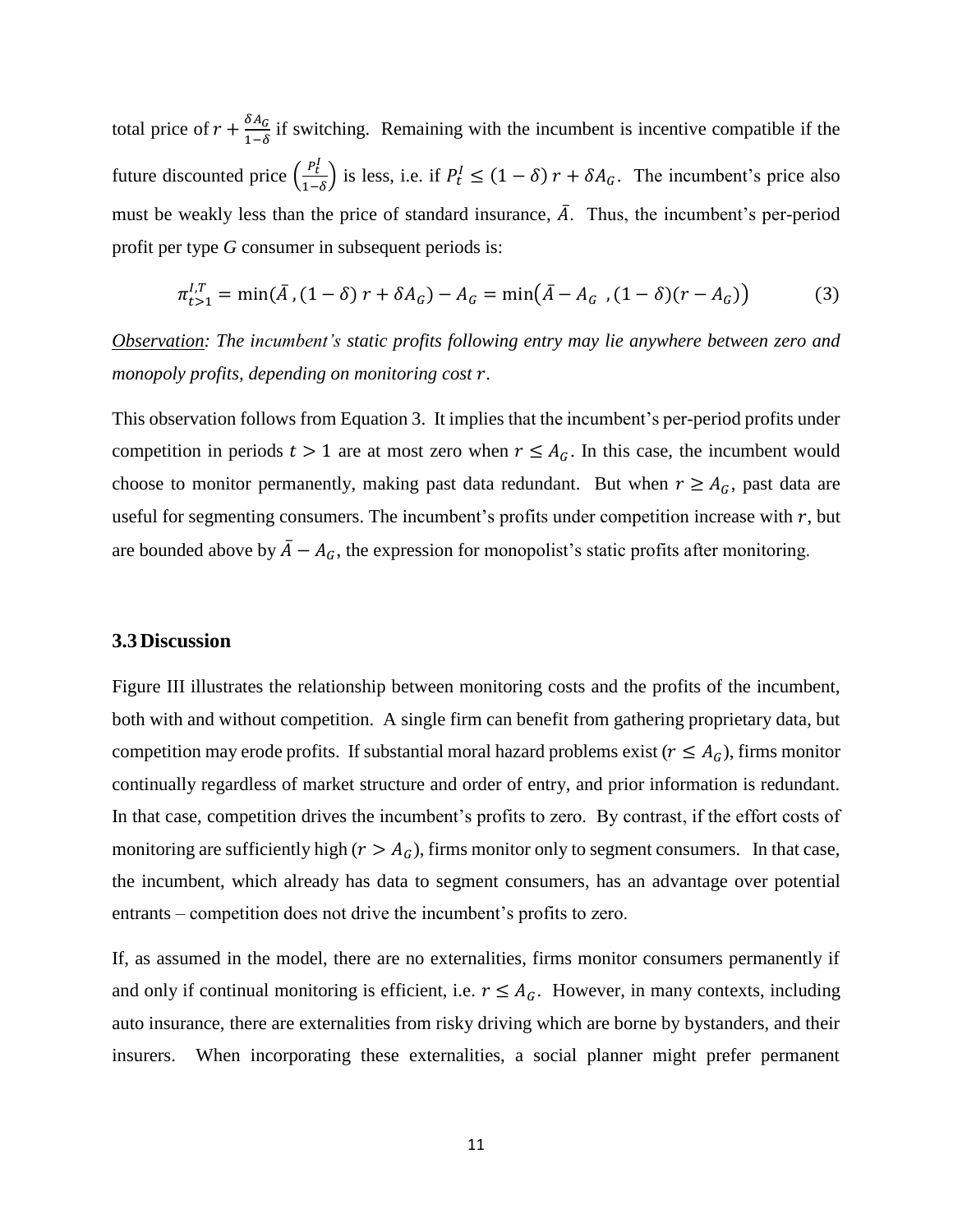monitoring even when firms prefer temporary monitoring. Hence, firms may choose monitoring periods which are inefficiently short.

### **4. Data**

 $\overline{a}$ 

The data used in this paper combine two categories of information: (i) PHYD insurance entry dates, and (ii) state-level, firm-specific revenue and loss data. Progressive and AllState representatives provided exact entry dates of their SnapShot and DriveWise programs, respectively, and The Hartford provided entry years for their TrueLane program. Entry years for State Farm's InDrive program and Liberty Mutual's RightTrack were found from news articles and historic versions of their websites, using the Wayback Machine. To be consistent across insurers, we collapsed entry dates to the yearly level. Entry patterns are described in detail in Section 2.

The PHYD insurance entry dates were merged with data provided by the National Association of Insurance Commissioners. The latter data include annual private insurance premiums, losses, and containment costs for auto insurance (NAIC, lines 19.1, 19.2 and 21.1), for each insurer in each state between 2008 and 2014. We further supplement these datasets with information on traffic safety and car accidents from the Fatality Analysis Reporting System (FARS) by the National Highway Traffic Safety Administration, which we describe in more detail in Section 6.

The structure and accounting details of the auto insurance industry require that we make a few adjustments to the raw data. First, there have been several mergers in the insurance industry between 2008 and 2014. To address this issue, we restrict our data to the top 25 firms by domestic auto insurance revenues, completing a thorough search for mergers among these.<sup>26</sup> We consider revenues and costs of the final, merged firms in this paper, even in periods prior to the merger. Second, while earned premiums and losses are reported accurately in most states, Michigan has serious reporting issues arising from anomalies in their laws. This leads to unusually large variation in profits, and inaccurate reporting.<sup>27</sup> We therefore drop all observations pertaining to the state of Michigan.

<sup>26</sup> Mergers and acquisitions were found using SNL financial data and internet searches.

<sup>&</sup>lt;sup>27</sup> The loss ratios that Michigan auto insurers report for no-fault coverage differ wildly across insurers. As a result, NAIC is not able to include the profitability of Michigan no-fault insurance in its survey. See http://www.cpan.us/docs/Angoff\_Report\_Profitability\_and\_Pricing\_in\_Michigan\_Auto\_Insurance\_Market.pdf.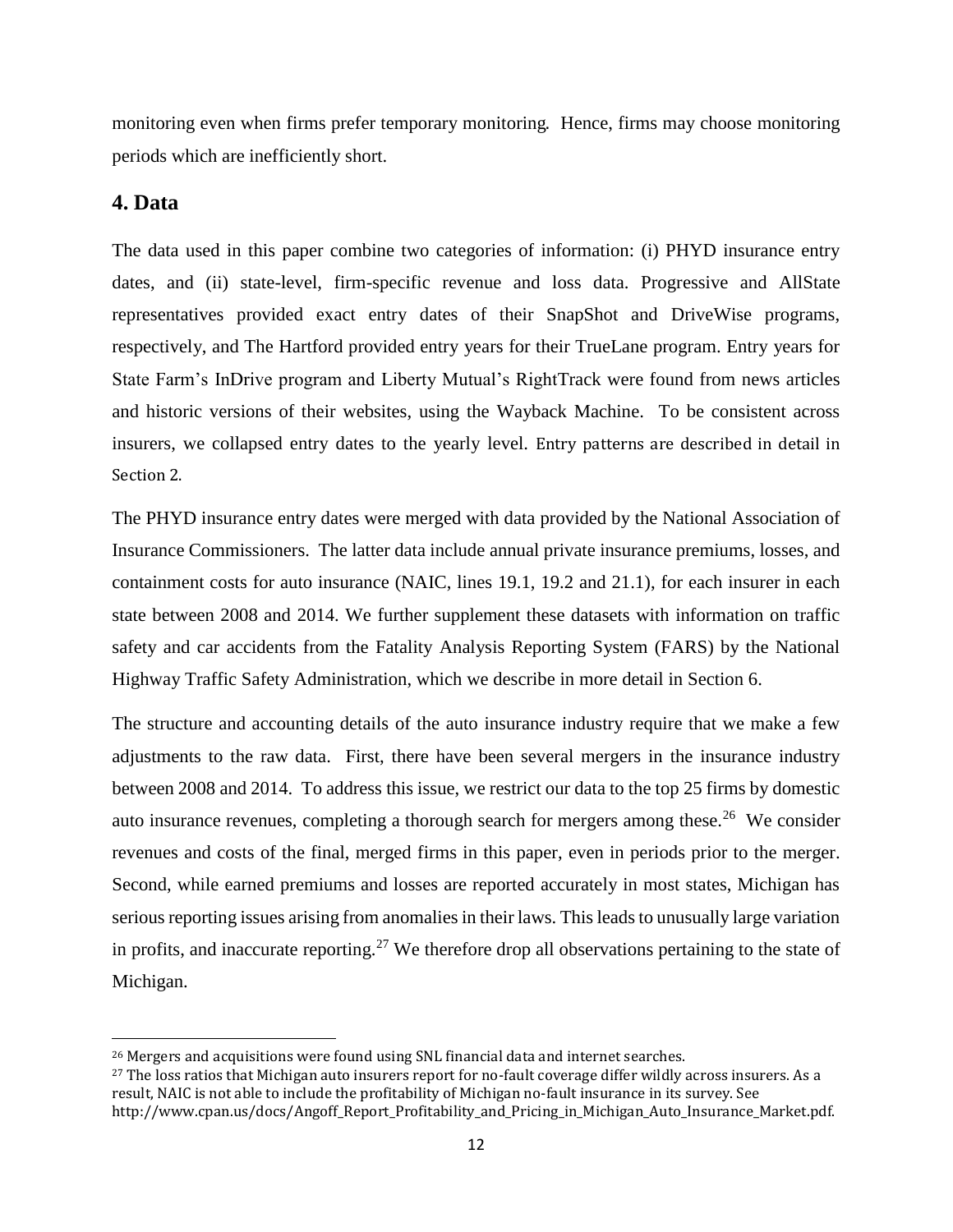#### **4.1 Revenues and Profits**

Insurance premiums include payments from consumers less commissions paid to insurance brokers. We will subsequently refer to these as revenues, and denote firm  $j$ 's revenues in state  $s$ and year  $t$  as  $R_{jst}$ . An insurance company's variable costs consist of incurred losses, which are the paid claims and loss reserves of the company, and the containment costs – costs of investigating claims as well as any related litigation expenses. We construct state-level yearly (variable) profits  $\pi_{jst}$  for each firm, as earned premiums (revenues) minus the sum of claim payments and containment costs. Note these insurer/state/ yearly level profits include profits from multiple types of auto insurance, including standard products as well as PHYD programs.

Revenue and profit are log-linearly distributed across firms. In 2008, State Farm and AllState were the largest insurers, with State Farm earning the largest revenue, at \$28.6 billion, and AllState earning the largest operating profit with \$7.7 billion. The  $25<sup>th</sup>$  largest company (Sentry) earns much less than the largest companies, with a revenue of \$906 million. On average, the 25 largest firms earned \$5.45 billion in revenue and incurred total costs of \$3.61 billion in 2008.<sup>28</sup> By 2014, these numbers have increased to \$6.25 billion and \$4.31 billion, respectively, for an increase in variable profits from \$1.85 to \$1.95 billion.

Four of the five companies which offered PHYD insurance programs were among the largest six insurers before the arrival of these programs. The other PHYD provider, The Hartford, was the eleventh largest company in terms of revenue in 2008.

### **5. Empirical Strategy and Results**

 $\overline{\phantom{a}}$ 

PHYD insurance introduction varies across both insurance companies and states. We exploit this fact by employing a difference-in-differences analysis. Specifically, our analysis compares the change in a firm's yearly state profits after introducing PHYD insurance in that state to changes in yearly state profits of other non-PHYD firms in the same state. Additionally, we control for

<sup>&</sup>lt;sup>28</sup> The costs consist of mostly of the incurred losses, with only about 4% of the costs coming from claims investigations and related litigation expenses.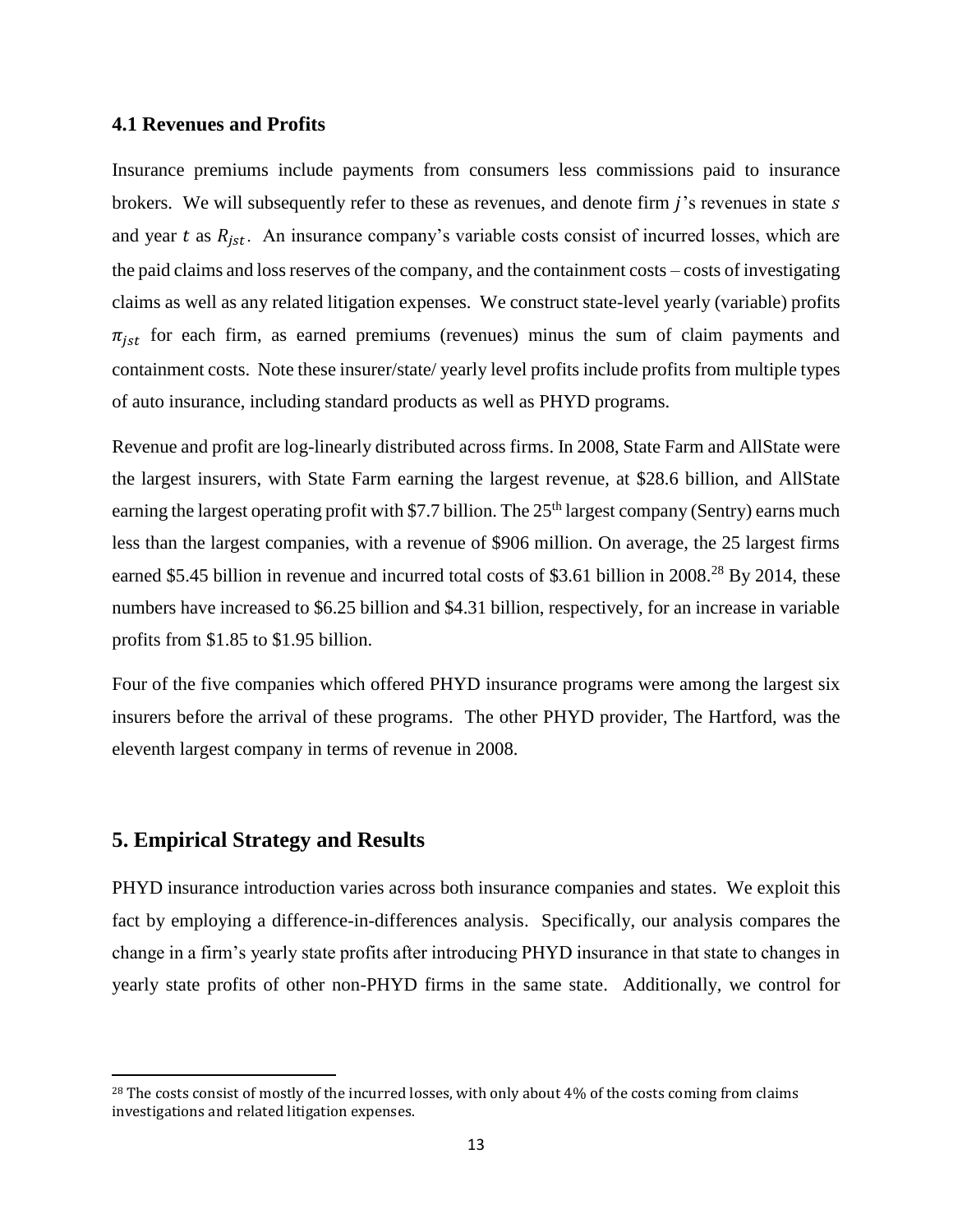changes in the same firm's profits in other states in which they had not yet introduced PHYD insurance. Formally, we estimate different specifications of the following general form:

$$
\pi_{jst} = \beta_0 + \beta_1 P H Y D_{jst} + \beta_2 \times P H Y D_{jst} \times NumComp_{st} + \mu_{jt} + \nu_{js} + \eta_{st} + \epsilon_{jst},\tag{4}
$$

where  $\pi_{jst}$  is firm j's profit in state s and year t, PHYD<sub>jst</sub> is an indicator which equals one if firm j has introduced PHYD insurance in that state, and  $NumComp_{st}$  indicates the number of competing firms which have PHYD insurance programs in the state. The remaining controls,  $\mu_{jt}$ ,  $v_{js}$ , and  $\eta_{st}$ , are firm-year, firm-state, and state-year pair fixed effects, respectively.

Note this setup differs slightly from typical difference-in-differences specifications – our statefirm-year panel allows a more robust set of controls. Like standard difference-in-differences specifications, we use non-treated firms to control for changes in profits in the state over time unrelated to the treatment. We thus account for the impact of time-varying state regulations, market structure, extraneous factors like inclement weather in certain years, etc. We also use firmstate fixed to account for level differences across firms, separately by state. Additionally, our specification includes firm-year fixed effects, which use changes in profits in states in which the firm had not introduced PHYD insurance to control for divergence between treated and untreated firms that would have occurred even in the absence of PHYD insurance programs.

After controlling for these differences, the coefficient  $\beta_1$  identifies the change in profits that is due to the introduction of PHYD insurance by a company in that state, and  $\beta_2$  the impact of competition from entering PHYD insurance firms. From the estimates of  $\beta_1$  and  $\beta_2$ , we infer whether proprietary data are useful for segmenting consumers, and whether past data provide a lasting competitive advantage for incumbent providers. We discuss identification further in Section 5.3.

Because we expect the impact of PHYD insurance on profits to be proportional to revenues, and because there are substantial differences in revenues across states and insurers, interpretation of the effect is difficult when using untransformed profits as the outcome measure. We account for these differences by normalizing profits by the insurer's average annual revenues in the state during the observed period. That is, our transformed dependent variable is  $\pi_{jst} = \frac{\pi_{jst}^*}{\overline{p}_s}$  $\frac{\pi_{jst}}{\bar{R}_{js}}$ , where  $\pi_{jst}^{*}$  is firm *j*'s untransformed profit in state *s* and year *t*, and  $\overline{R}_{js}$  is firm *j*'s average revenue in state across all years. This normalization allows for negative profits which are expected in insurance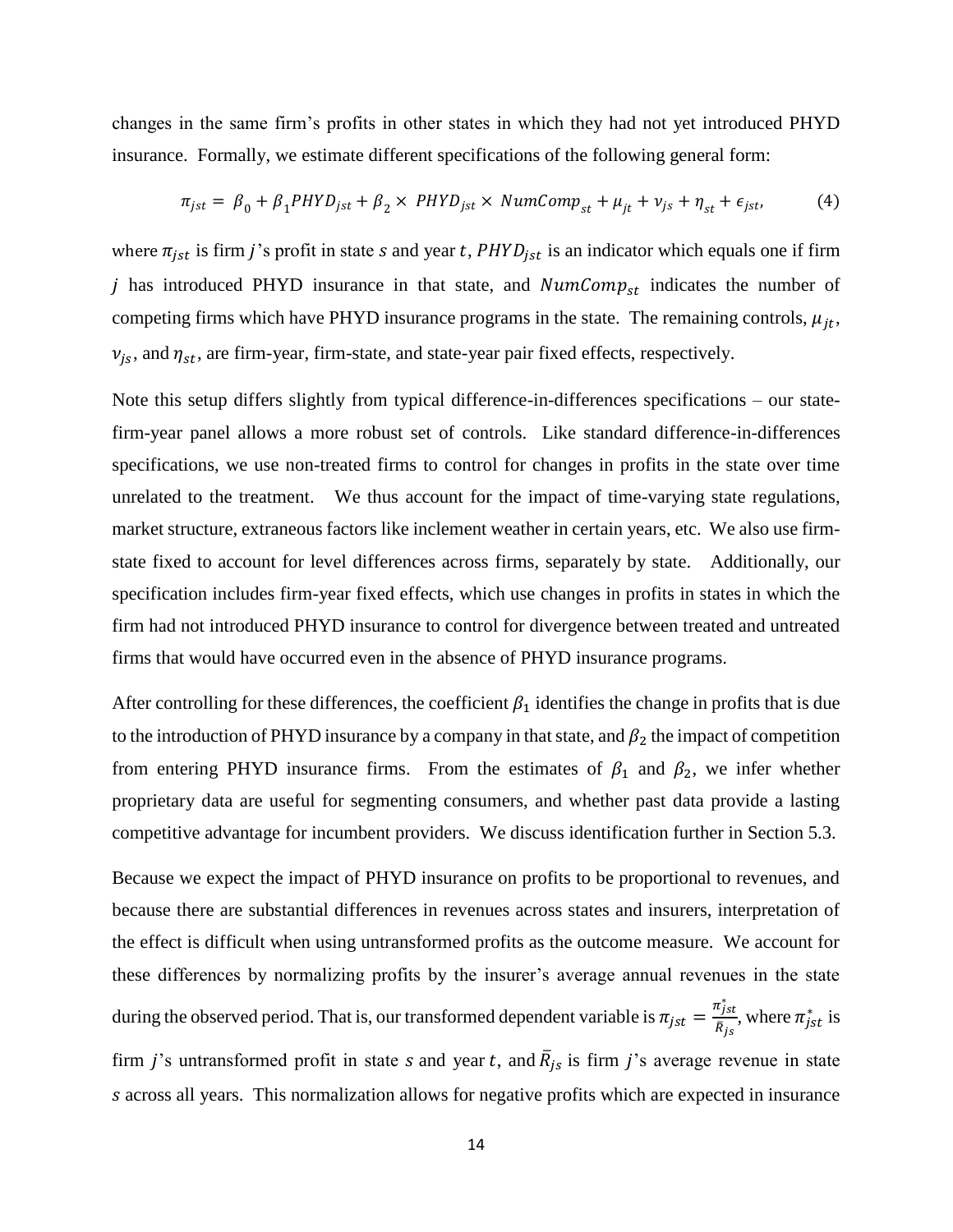markets, where costs are potentially large and inherently random – 1.5% of the observations in our estimation sample exhibit negative profits. The average normalized profit is 0.35.

#### **5.1 Baseline Estimation – PHYD Insurance, Profits, and Competition**

Table II shows the estimated effect of introducing PHYD insurance on a firm's normalized profits, distinguishing between different PHYD insurance entry positions and the number of PHYD insurance competitors. In column (1), we report estimates of the effect of PHYD insurance independent of how many firms already offer PHYD insurance. These results suggest that firms do not consistently profit from introducing PHYD insurance programs. Estimating separate effects by order of entry, in column (2), reveals that the first firm which introduces PHYD insurance in a state increases its profit significantly, whereas later entrants do not significantly profit.

We next explore the impact of time and competition. Column (3) flexibly controls for competition by including an indicator variable for each number of entrants. The negative coefficient on an indicator for 3 or 4 firms competing with the incumbent is significant at the 10% level, and the point estimate is of similar magnitude to the coefficient on the indicator for the incumbent's entry. At the mean normalized profit level of 0.322 among incumbent PHYD insurers, the results in column (3) suggest that introducing a PHYD insurance program initially increases profits by 14%, but the profit gain is reduced to less than 1% after four or five firms have entered. Column (4) adds a control for time since the incumbent entered. The coefficient on time since entry is positive albeit insignificant, and the coefficient on competition by 3 or 4 firms remains negative, and is significant at the 5% level. These results indicate that competition from 3 or 4 firms significantly lowers profits, and may be sufficient to erode the incumbent's supernormal profits, whereas time alone does not erode profits.

These results are consistent with both adverse selection and low costs of being monitored, following the intuition from our model in Section 3. The fact that an incumbent (typically) monitoring for short periods continues to profit as long as no competitors enter suggests previously collected data are effective for segmenting consumers. But since competition erodes profits, the data do not give the incumbent a lasting competitive advantage, implying competitors can duplicate the relevant data at reasonably low cost.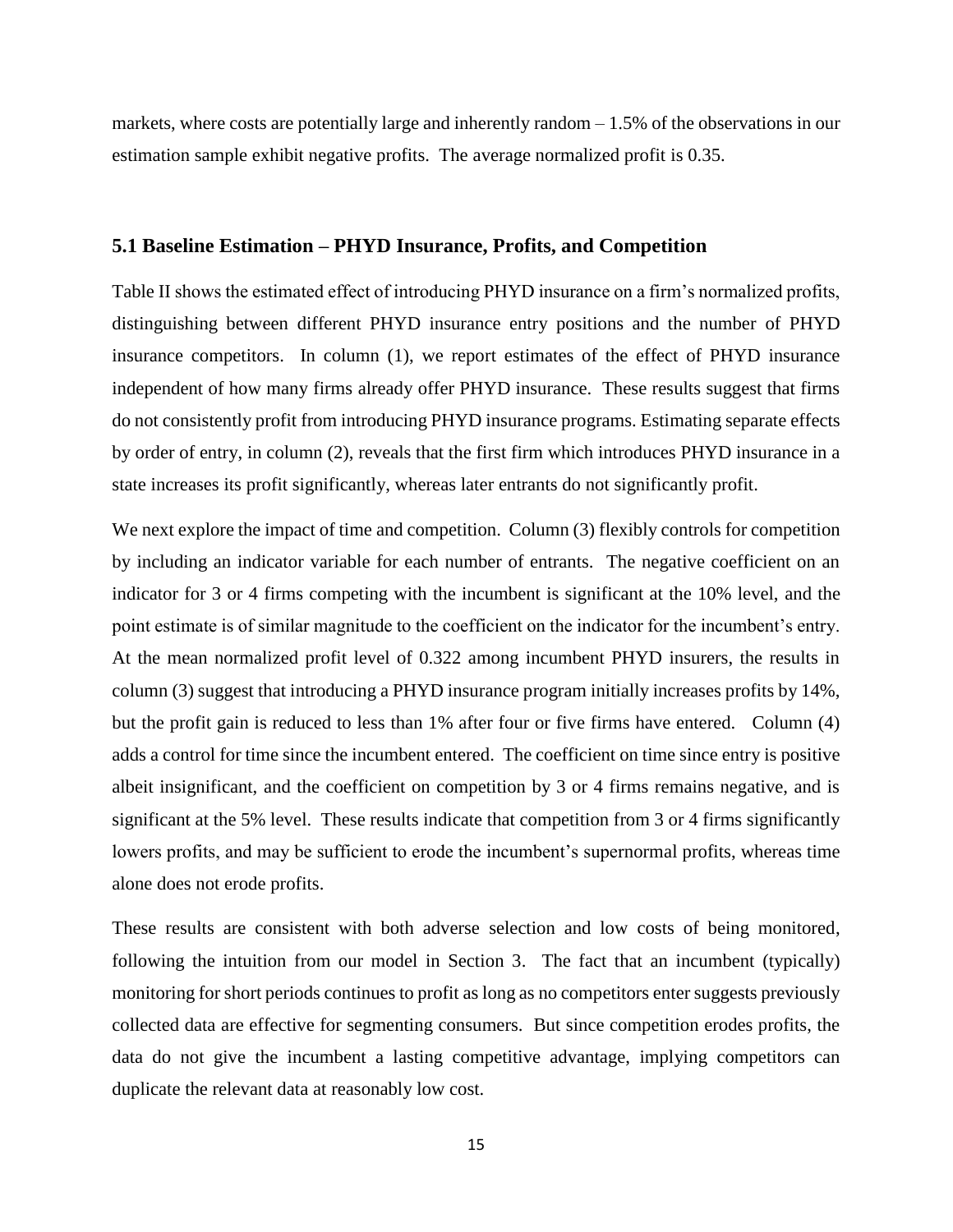#### **5.2 Robustness**

Our data structure and the timing of events could give rise to interpretation concerns. For example, Progressive is the first firm to introduce PHYD insurance in 41 U.S. states. It is possible that we measure the impact of introducing PHYD insurance on Progressive's profits, rather than the impact of introducing PHYD insurance on profits for other firms when they are the first firm to enter. We address this concern in column (1) of Table III. In the first column, we interact our first-to-enter indicator with a second indicator that is turned on if the entrant is Progressive, to explore whether the estimated impact is driven mostly by that firm. The main coefficient, PHYD insurance entry by the first entrant, remains positive and significant. This suggests our results are not driven by one firm, Progressive Insurance.

Another plausible explanation for the above findings is that PHYD introduction lowers other insurers' profits, by recruiting away the lowest-cost consumers. Even if PHYD insurers offered actuarially fair rates, and did not increase profits from PHYD introduction, their profits relative to other firms could increase. We address this concern in column (2) of Table III. We relate a firm's normalized profits to two variables: whether the firm was the first to introduce PHYD in the state, and whether *another* firm has introduced PHYD. To identify coefficients on both variables, we estimate this regression without state-year fixed effects. We find significant profit increases for the first firm to enter, but there are no significant profit decreases for its competitors.

In columns (3) and (4) of Table III we explore alternative transformations of the dependent variable. In column (3) we use the log of firm profits, dropping observations with negative profits. Because dropping observations with negative profits may bias results, we also use the asinh transformation (Burbidge et al., 1988) of profits in column (4). Both transformations yield similar results to the main specification: introducing a PHYD insurance program increases profits, at least for the first firm to enter. Competition is not found to reduce profits in the log(profits) specification, presumably because observations with negative profits are dropped, biasing towards zero coefficients on variables which cause lower profits, including the extent of competition.

### **5.3 Identification**

While our results are robust to a wide set of specifications, one might remain concerned that firms may introduce PHYD insurance programs in states where profits were expected to increase even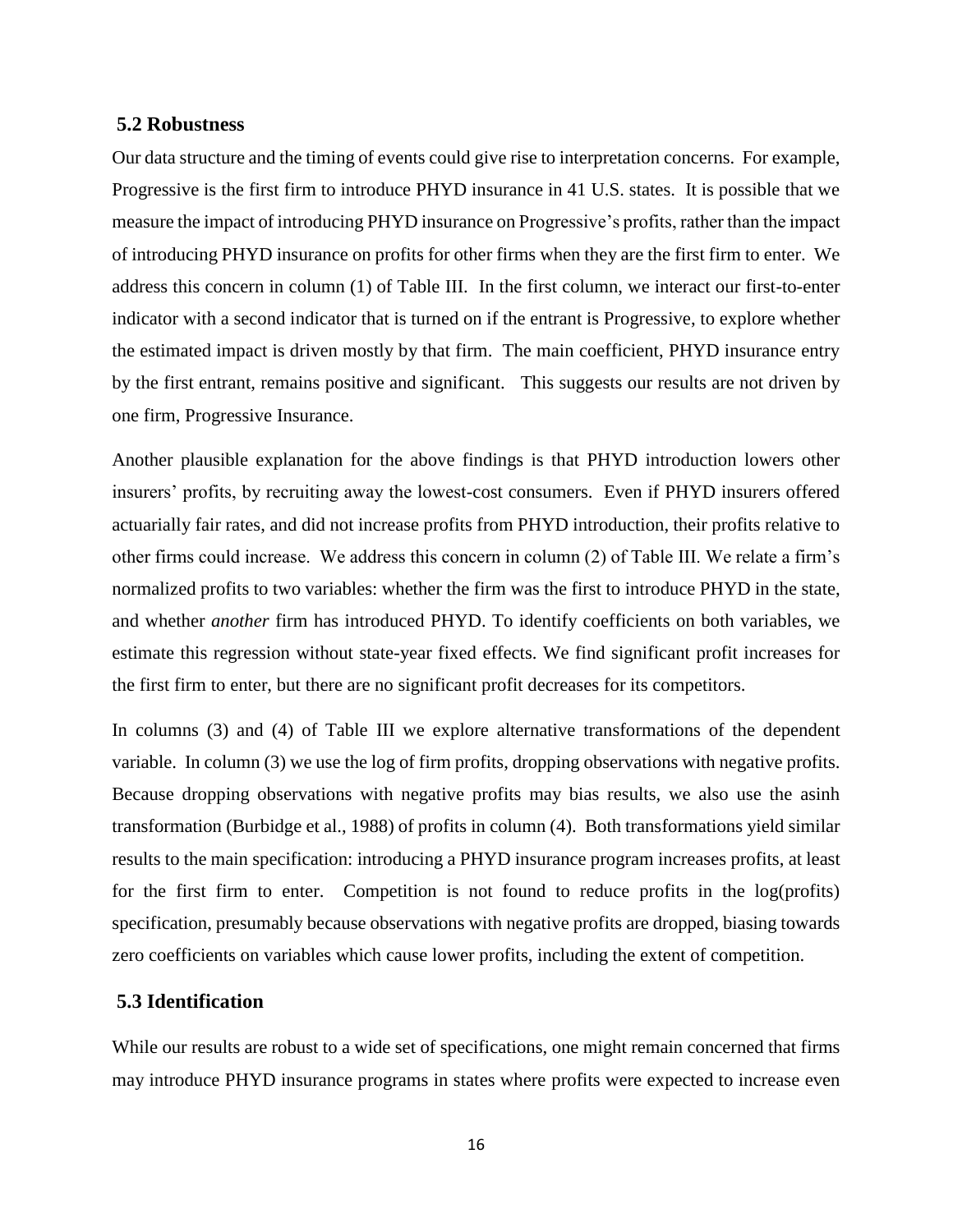in the absence of a PHYD insurance program. This would lead to an overestimate of the impact of PHYD insurance introduction on profits, and an underestimate of the impact of competition. However, such concerns do not appear to be driving the results.

Our difference-in-differences specification alleviates the most obvious endogeneity concerns. First, "treated" firms, i.e. those which introduced PHYD insurance programs, might have systematically different time trends from "non-treated" firms. Variation in when and if treated firms entered each state allows us to include firm-year fixed effects to control for company specific trends. Second, firms could enter states anticipated to be more profitable in general, whether or not PHYD insurance is introduced. State-year fixed effects, which are identified by the profitability of firms with no (current) PHYD insurance programs in the state, control for such differences.

Therefore, endogeneity is only a concern if the introduction of PHYD insurance coincides with strong positive profit shocks that apply only to the state and PHYD insurance firm. We believe this is unlikely, for two reasons. First, if firms endogenously chose to introduce PHYD programs in states where higher profits were anticipated, we would expect this to apply not only to the first entrant, but also to subsequent entrants. However, as Table II shows, only the first to enter profits significantly. Second, PHYD insurance programs were planned in advance and rolled out very quickly. For example, between 2008 and 2010, Progressive's annual report stated plans to introduce PHYD insurance in the following year in 12-15 states, 15 states, and 15 states, respectively, at least partially depending on regulatory approval.<sup>29</sup> In line with the verbiage in their annual reports, firms appear to focus on rapid expansion, rather than selecting a subset of particular states.

Perhaps a more important concern, because the theoretical model gives ambiguous predictions about whether competition erodes incumbent profits, is whether the impact of competition is biased. If competitors entered states concurrent with positive transient shocks to the profitability of PHYD insurance programs, the positive shock would presumably apply to the incumbent's profits as well, somewhat offsetting the decline in the incumbent's profits from increased

<sup>29</sup> [http://media.corporate-ir.net/media\\_files/irol/81/81824/pdf/ar/Progressive2008-FinancialReview.pdf](http://media.corporate-ir.net/media_files/irol/81/81824/pdf/ar/Progressive2008-FinancialReview.pdf) [http://media.corporate-ir.net/media\\_files/irol/81/81824/pdf/ar/Progressive2009-FinancialReview.pdf](http://media.corporate-ir.net/media_files/irol/81/81824/pdf/ar/Progressive2009-FinancialReview.pdf) [http://media.corporate-ir.net/media\\_files/irol/81/81824/pdf/ar/Progressive2010-FinancialReview.pdf](http://media.corporate-ir.net/media_files/irol/81/81824/pdf/ar/Progressive2010-FinancialReview.pdf)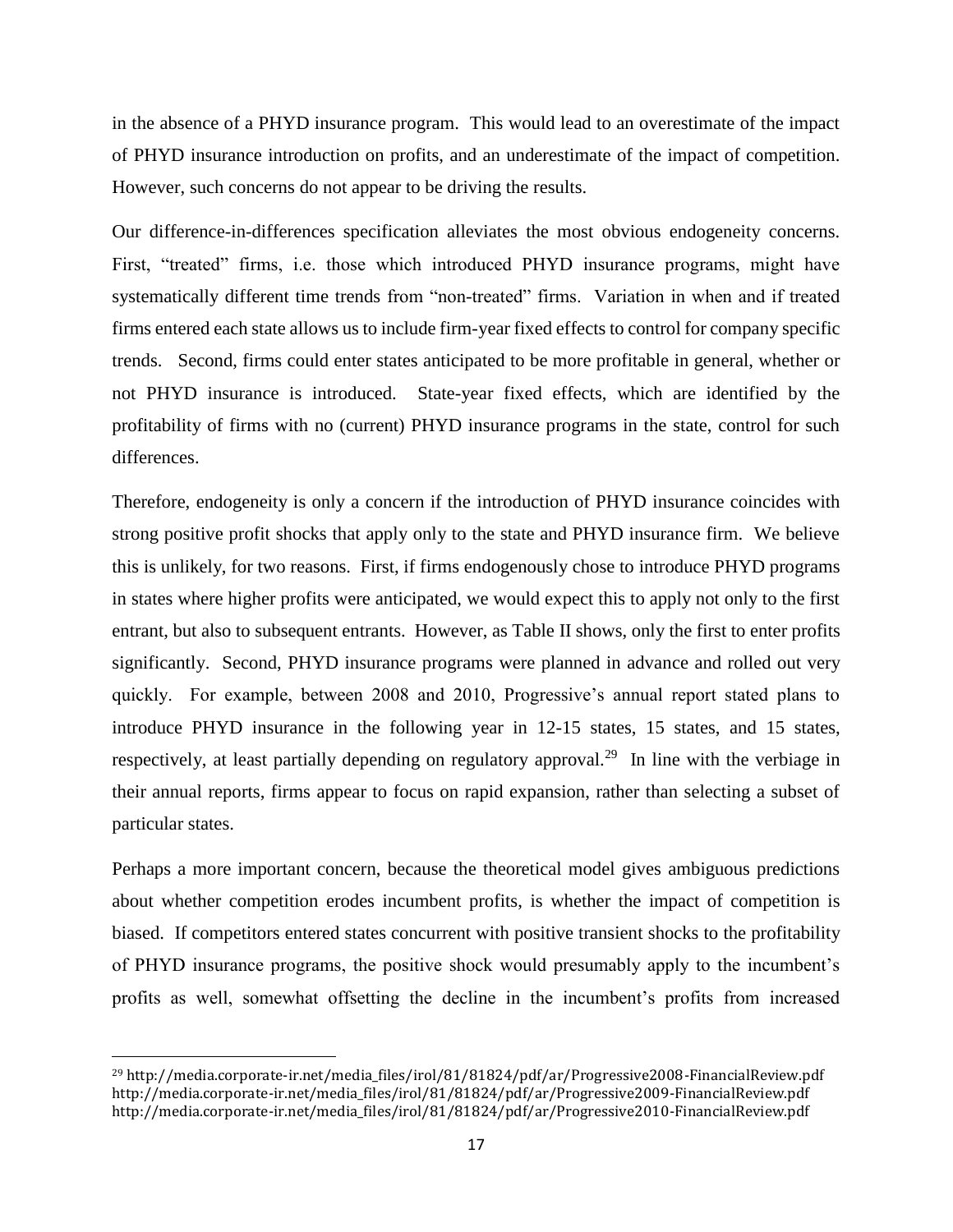competition. Hence, if we did not find that competition lowers profits, one might be concerned the result might be attributed to endogeneity concerns. But we did. We find that three or four competitors (four of five PHYD insurance firms in total) substantially reduce the incumbent's profits.

As an additional test for these concerns, we investigate whether endogenous factors impact entry timing using monthly, state-specific Google search volume for the phrase "Progressive Car Insurance," using Google Trends data.<sup>30</sup> Our attention is restricted to Progressive, because it entered 41 states first, and firms entering second or later are not found to increase their profits. We regress search volume on date and state fixed effects, and we plot the residuals against the months since Progressive introduced PHYD insurance in the respective states in Figure IV. Note that search volume does not appear to increase leading up to or soon after PHYD insurance introduction, suggesting that PHYD insurance introduction was not timed to coincide with increasing awareness in Progressive's auto insurance products.<sup>31</sup>

If endogeneity doesn't explain entry, what does? To explore entry-timing decisions among the five PHYD insurance firms, we employ a Cox proportional hazards model, controlling for each firm's yearly tendency to introduce PHYD insurance programs. First, we investigate state-level laws. In column (1) of Table IV, we relate entry timing to whether the regulator surveyed by Guensler et al. (2004) believed PHYD insurance programs abided by state laws in 2003. In column (2), we relate entry timing to whether insurers needed to obtain prior approval from state insurance regulators before altering their pricing (Hunter, 2008). Proportional hazard ratios (estimated relative odds) are reported in place of coefficients. The impacts are large and consistent with our expectations. Firms are 66% more likely in a given year to introduce PHYD insurance programs in states in which regulators believed PHYD insurance abided by state laws in 2003, and slower to introduce PHYD insurance in states which required prior approval for any price changes based on a 2008 assessment. These analyses confirm regulatory environments strongly influenced entry timing. Columns (3) and (4) consider the impact of incumbent firms on entry. The likelihood of a firm introducing a PHYD insurance program is inversely correlated with the number of existing PHYD insurance firms in the state, which is consistent with the contention that later

<sup>&</sup>lt;sup>30</sup> The data are normalized so the highest search volume in any state equals 100.

<sup>&</sup>lt;sup>31</sup> To be sure, we included each firm's state-specific annual search volume in unreported profit regressions, finding that these additional controls have no meaningful effect on the coefficients of interest.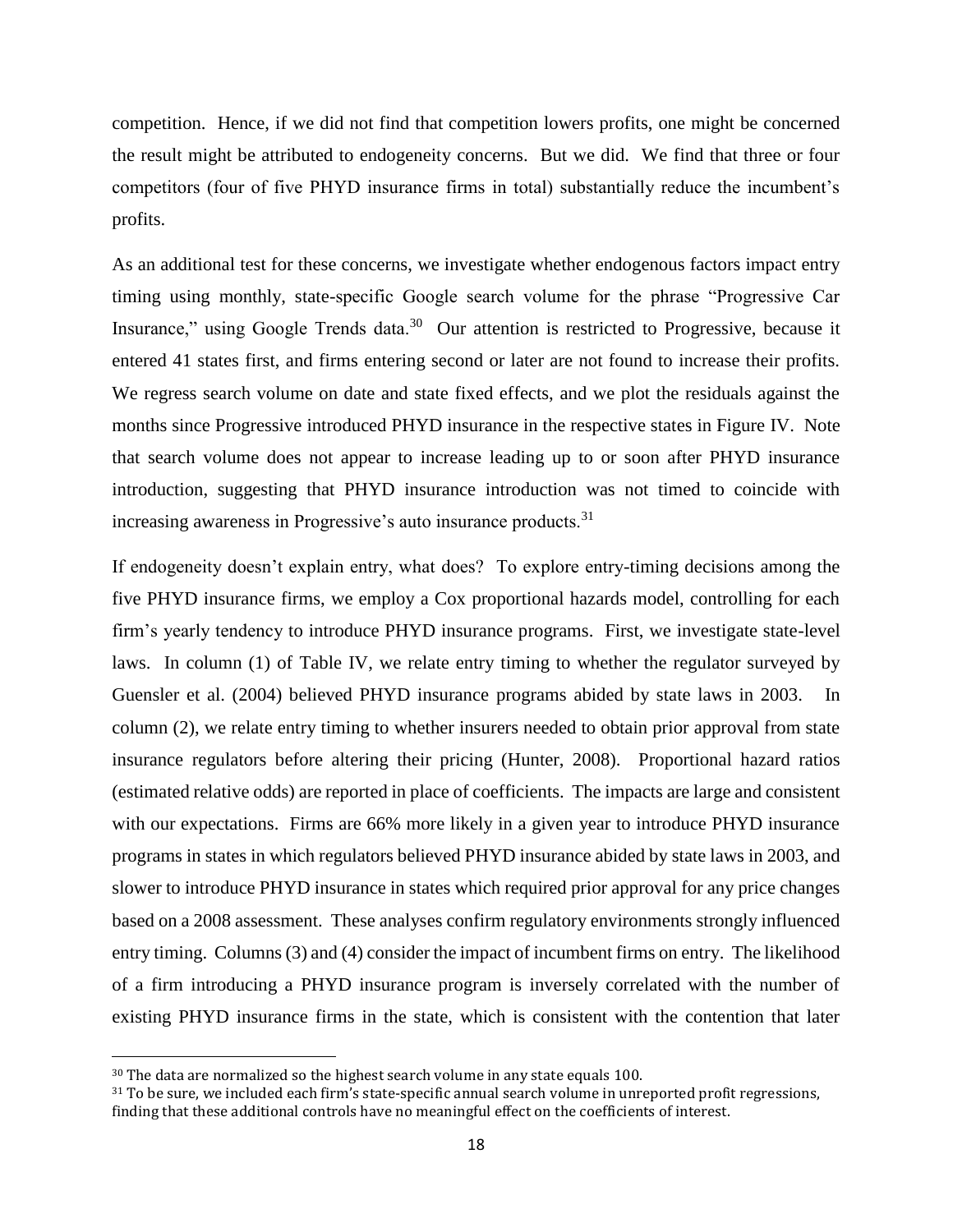entrants profit less from PHYD insurance programs, and thus firms were presumably less inclined to enter after another firm had already entered the state.

### **5.4 Mechanism behind Profit Increases**

It seems clear that the first firm to utilize PHYD insurance can profit from the additional information about consumers. It is not clear yet whether this advantage is driven by additional demand – holding markups relatively constant – or by increases in efficiency, holding revenues relatively constant. We examine this by measuring the impact of introducing PHYD insurance on earned premiums and cost measures separately. We specifically consider two variables: (i) revenues, again normalized by the firm's mean revenue in the same state over the seven observed years, and (ii) the fraction of earned premiums (revenues) used to pay claims and associated litigation costs.<sup>32</sup>

The results are shown in Table V. The point estimates have sensible signs. Column (1) reports results from a regression of normalized revenues on PHYD insurance entry and the extent of competition faced by the incumbent. The coefficient on PHYD insurance entry by the first firm is statistically insignificant, although its positive sign might suggest higher revenues. Column (2) presents the results from an analogous regression with the ratio of costs to revenues as the dependent variable. The coefficient on PHYD insurance entry by the first firm is negative and significant at the 10% level, implying PHYD insurance entry, as least by the first firm, lowers costs per dollar of earned premiums. Said another way, PHYD programs increase markups. Specifically, the point estimates suggest that introducing a PHYD program first in a state reduces the entire firm's cost ratio by 0.038. This implies costs per dollar of revenue fall 6% relative to the median cost ratio of 0.63, even though reported cost ratios include other non-PHYD programs also offered by the insurer. This suggests incumbent PHYD providers were able to segment lowerrisk drivers, yet charge them rates above the actuarially fair rate.

<sup>&</sup>lt;sup>32</sup> This ratio is often referred to as the DCC (Defense and Cost Containment) ratio (http://www.naic.org/consumer\_glossary.htm)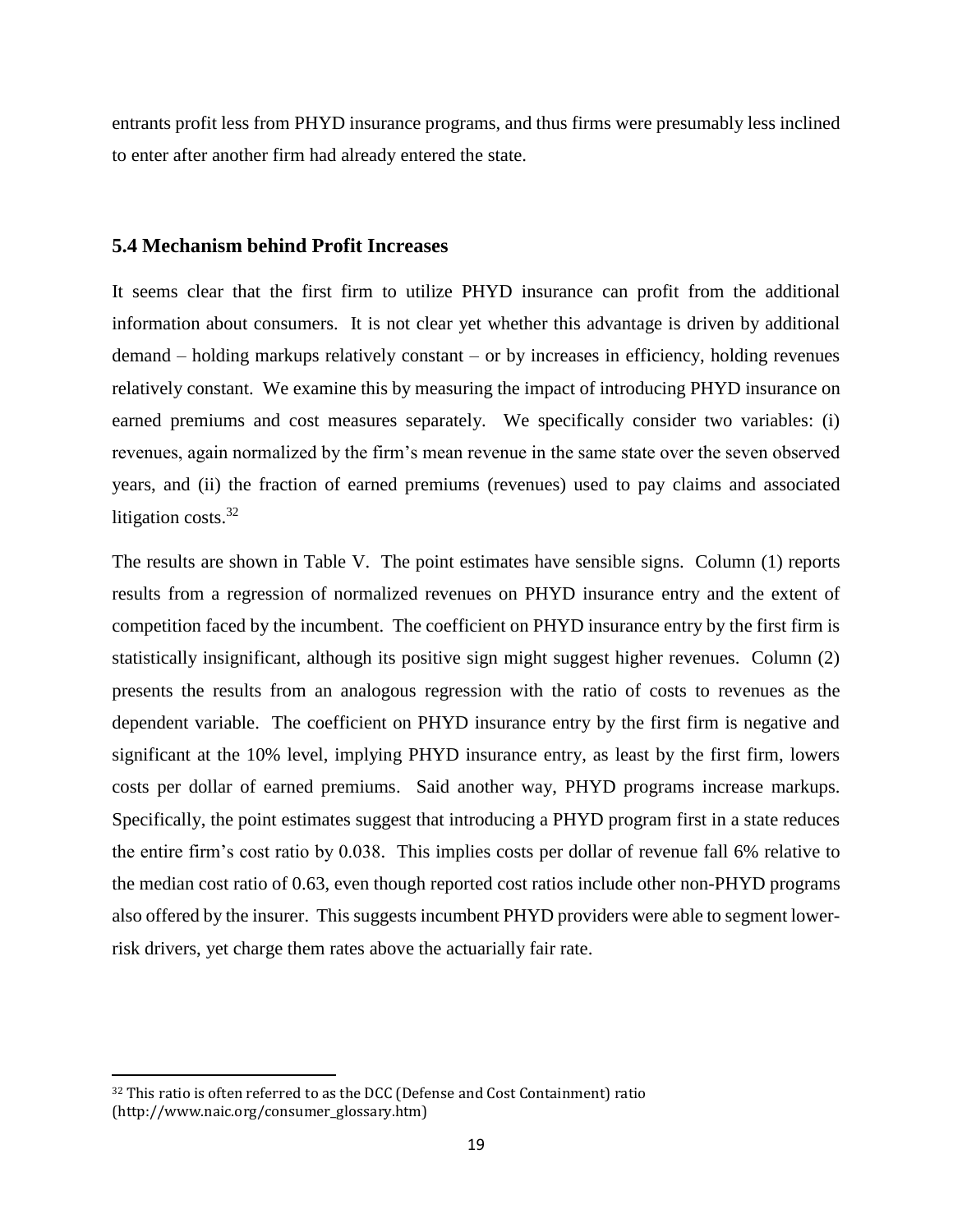### **6. Consumer Behavior and Broader Implications**

If firms monitor for short periods and use previously gathered data to segment inherently good from bad drivers, then these programs offer no societal benefits after the monitoring period. Rather, they enable PHYD insurers to extract a larger share of a fixed surplus. On the other hand, if these programs alleviate moral hazard problems by monitoring and incentivizing safer driving, then the impacts of PHYD insurance may extend beyond rent seeking and yield tangible impacts by reducing accidents. Since a driver does not internalize the costs their dangerous driving may impose on bystanders and bystanders' insurers, explicit rewards for safer driving through PHYD insurance programs may also address an externalities problem. However, only ongoing data collection – not data collected in the past – offers a permanent solution to these moral hazard and externalities problems.

To investigate whether PHYD insurance programs reduce accidents, we employ information on traffic safety from the Fatality Analysis Reporting System (FARS), which reports annual fatal accidents by accident and vehicle registration location (state). Fatal accidents provide an auspicious context because many of the monitored driving behaviors, such as driving in excess of 80 mph, hard breaking, and mileage (which is heavily influenced by driving on interstate highways), relate to chances of being in the most serious kinds of accidents. On average, 0.21 cars are involved in fatal accidents per thousand registered vehicles annually between 1995 and 2014, although this number has decreased substantially over recent decades, from 0.25 in 1995 to 0.16 in 2014.

We first estimate the impact of PHYD insurance on fatal accidents in a fixed effects panel estimation with measures of the state-level penetration of PHYD insurance as the independent variable of interest. Formally, we estimate

$$
\ln(Vehicles \text{ in } \text{Fatal Accidents})_{st} = \beta_0 + \beta_1 PHYD_{st} + \beta_2 \ln(Vehicles)_{st} + \mu_s + \eta_t + \epsilon_{st}, \quad (5)
$$

Where  $s$  denotes the state in which the car is registered (including DC), and  $t$  denotes the year.  $\mu_s$  and  $\eta_t$  are state and year fixed effects, respectively, and PHYD<sub>st</sub> is a measure of PHYD insurance penetration in state s and year t.  $ln(Vehicles)_{st}$ , a control variable, indicates the log number of registered vehicles. We first regress log-accidents on the cumulative number of firms which have introduced PHYD insurance programs in state  $s$ . We then explore whether safer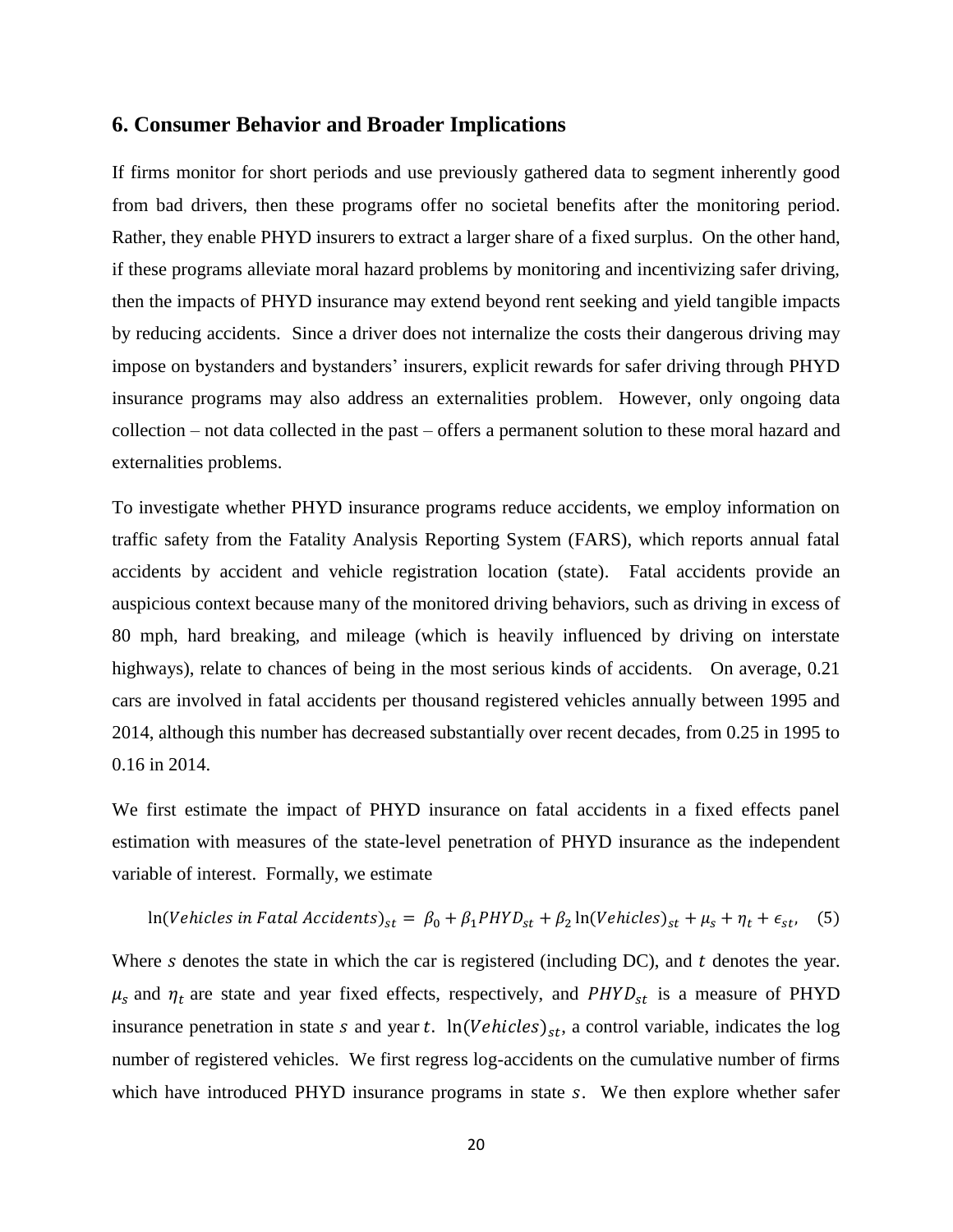driving is short-lived, given that drivers are only monitored for short periods of time in some PHYD insurance programs, and might eventually resume unsafe driving.

Table VI shows the coefficients of interest from these regressions. The results in column (1) imply that one more firm offering PHYD insurance would decrease the number of vehicles involved in fatal accidents by approximately 1.6%. Since nine percent of drivers had enrolled in PHYD insurance by 2014, and there were 2.88 firms offering PHYD programs per state in the beginning of 2014, on average  $\frac{9\%}{2.88}$  = 3.125% of all drivers were enrolled with a given insurer's PHYD program.<sup>33</sup> A back of the envelope calculation thus implies an average driver reduced his/her risk of being involved in a fatal accident by  $\frac{1.6}{3.125} = 0.51$ , i.e. 51%.<sup>34</sup> This finding, while strong, is in line with previous research. Weisburd (2015), using a pseudo-natural experiment, finds drivers are involved in 25% fewer accidents when their expected direct financial costs in the event of an accident are \$235 higher.

Column (2) of Table VI suggests the benefits are to some extent short-lived. PHYD insurance programs reduce accidents most in the first few years after being introduced. But coefficients for more than three years since entry are small and statistically insignificant. This suggests that monitoring in PHYD insurance programs encourages safer driving, but the benefits eventually fade after monitoring ceases or consumers stop being as attentive of their driving habits. Hence monitoring programs appear to incentivize costly effort, rather than developing safer driving habits through practice and instruction.

One might be concerned that contemporaneous changes at the state level may coincide with the introduction of PHYD insurance. To address this concern, we divide accidents by both the accident location and the state in which the involved vehicle was registered.<sup>35</sup> This allows us to control for state-level accident risk. Intuitively, any state-level road-safety measures that coincide with PHYD insurance entry should only reduce in-state accidents. For example, suppose Alabama

l

<sup>33</sup> See https://www.msn.com/en-us/money/autoinsurance/5-pay-as-you-drive-car-insurance-myths/ar-BB7QEZ7. A survey by Towers Watson found similar percent of drivers using PHYD insurance:

https://www.towerswatson.com/en/Insights/IC-Types/Survey-Research-Results/2014/09/usage-basedinsurance-2014-us-consumer-survey-infographic

<sup>34</sup> The 90% confidence interval ranges from an 8.2% to a 94.2% risk reduction.

<sup>35</sup> Accidents involving vehicles registered in two (or more) states will appear twice (or more) as separate observations, one for each location of registry.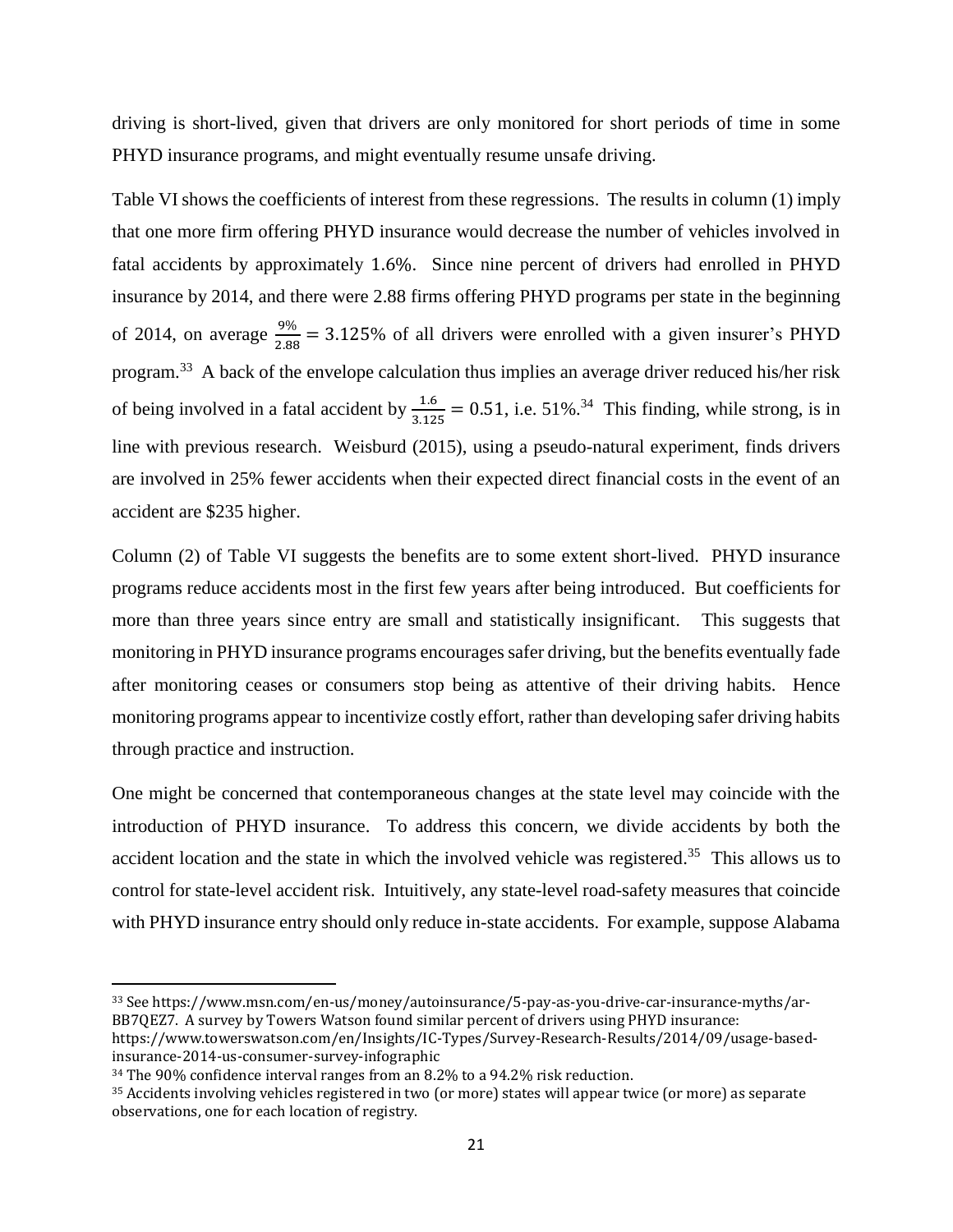improves visibility on highways by adding lights around the time PHYD insurance programs are introduced in the state. Better lighting might explain reduced accidents in Alabama, but should not explain reduced accidents involving vehicles registered in Alabama that occur out of state. PHYD insurance availability, however, depends not on where a vehicle is located at a given moment, but rather on where it is registered. Hence, if the number of accidents involving cars registered in Alabama but occurring in Texas falls after PHYD insurance programs are introduced in Alabama, we can attribute the reduced risk to PHYD insurance.

Following this reasoning, we regress the log number of vehicles in fatal accidents in state  $l$  that were registered in state s on PHYD insurance entry in registry state s:

 $\ln(Vehicles$  in Fatal Accidents + 1)<sub>lst</sub> =  $\beta_0 + \beta_1 PHYD_{st} + \beta_2 \ln(Vehicles)_{st} + \kappa_{ls} + \gamma_{lt} + \epsilon_{lst}$ 

where  $l$  denotes the accident location,  $s$  denotes the vehicle's registration location, and  $t$  denotes the year.  $\kappa_{sl}$  and  $\gamma_{lt}$  are fixed effects added to control for registry/accident location pairs and accident state/year pairs. By including controls for accident frequencies in each state  $\gamma_{lt}$ , we explicitly control for state-specific developments in safety which may coincide with PHYD insurance introductions.

The results are shown in column (3) of Table VI. The results are consistent: PHYD insurance programs significantly reduce the number of vehicles involved in fatal accidents in the first few years after introduction.<sup>36</sup>

### **7. Conclusion**

 $\overline{\phantom{a}}$ 

A firm which collects proprietary consumer information may achieve supernormal profits by targeting profitable consumers or encouraging low-cost behavior. But the competitive advantage lasts only if competitors cannot easily collect similar information. Incumbents might elect to monitor consumers for short periods, after which consumers face switching costs if moving to a competing firm. Such a strategy can allow the incumbent to retain supernormal profits even after competitors enter, but it may not be socially efficient. In the case of auto insurance, monitoring

<sup>&</sup>lt;sup>36</sup> We yield similar results when omitting cars involved in accidents in their home state.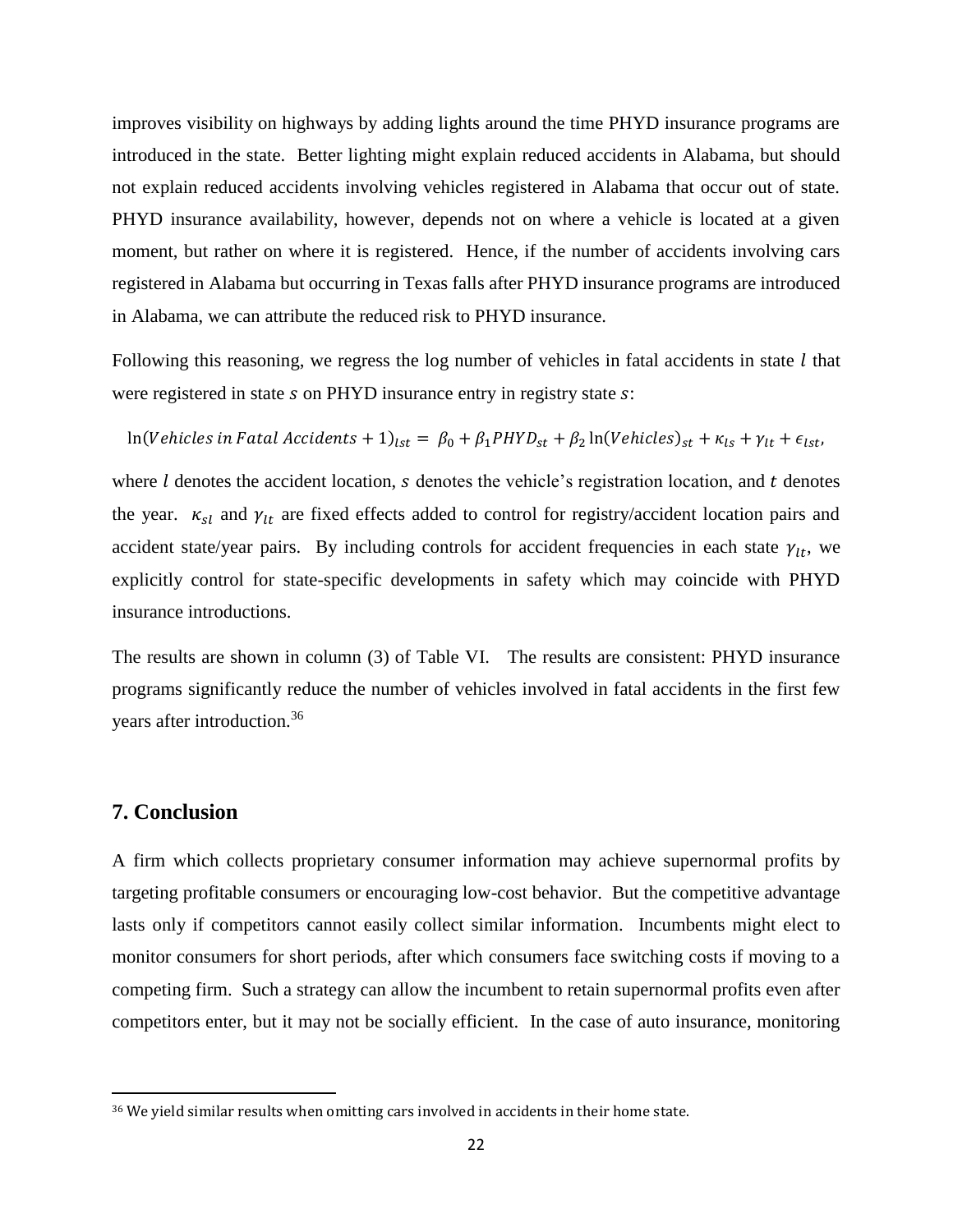for only short periods may be followed by a return to unsafe driving and an inefficiently high number of accidents.

Empirically, we find that competition by three or four entrants (four of five firms in total) seems sufficient to eliminate the incumbent's rents from PHYD insurance programs, though we caution that this finding may be industry specific. Our finding that competition substantially reduces profits, coupled with the fact that Progressive – the first firm to introduce its PHYD program most states – employs temporary monitoring, suggests monitoring costs are low, yet large enough to discourage continuous monitoring. We also find that PHYD insurance programs lead to an economically meaningful reduction in the number of accidents, but these benefits dissipate over time.

Our paper thus provides evidence to help guide two major policy concerns. Our theoretical model suggests collecting proprietary data by monitoring one's own consumers might prevent competition from restoring market efficiency, suggesting that data-portability rules in EU general data protection regulation taking effect in May 2018 should be adopted by antitrust authorities in other countries.<sup>37</sup> However, empirically in the context of auto insurance, we find competition does suffice to reduce incumbent's supernormal rents.

Second, the decrease in accident risk (by 50% among monitored drivers) is economically significant. If risky driving imposes externalities on insurers and bystanders, permanent monitoring may improve social welfare. If insurance becomes prohibitively expensive for consumers who are either unwilling or unable to drive more safely, welfare improves further by keeping the most dangerous drivers off the road. Furthermore, without monitoring, firms may set inefficiently large incremental markups for low deductible plans, because insurers anticipate that high-risk consumers will disproportionally select low deductible plans (Puelz and Snow, 1994; Spence, 1973). <sup>38</sup> With monitoring, firms can condition prices on driving behaviors, eliminating these selection issues. Monitoring thus enables insurers to charge efficient incremental markups for low deductible plans.

 $\overline{a}$ 

<sup>37</sup> https://www.eugdpr.org/

<sup>&</sup>lt;sup>38</sup> While insurers might alter their menu of contracts if adverse selection is addressed by PHYD insurance plans, the rigid nature of discounts observed empirically did not allow PHYD insurance to address this market failure during the time-period under investigation.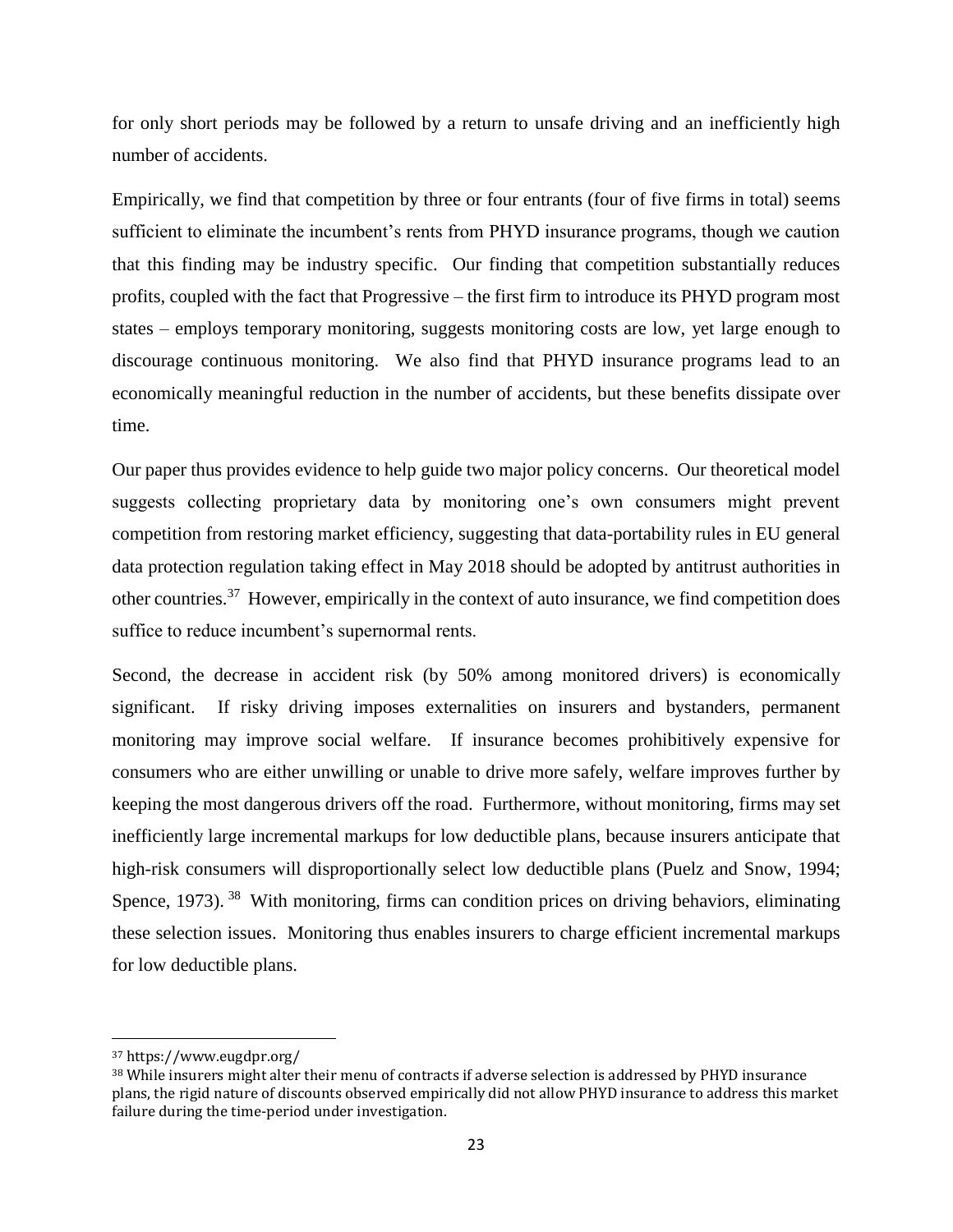Finally, while increased monitoring might exacerbate privacy concerns, Acquisti et al. (2016) have found that by revealed preference consumers have a relatively low value for privacy. The benefits from monitoring, at least in some contexts, may appear to outweigh privacy concerns. Hence, there may be compelling arguments for regulations mandating monitoring or expanding incentives encouraging monitoring programs, at least in some contexts.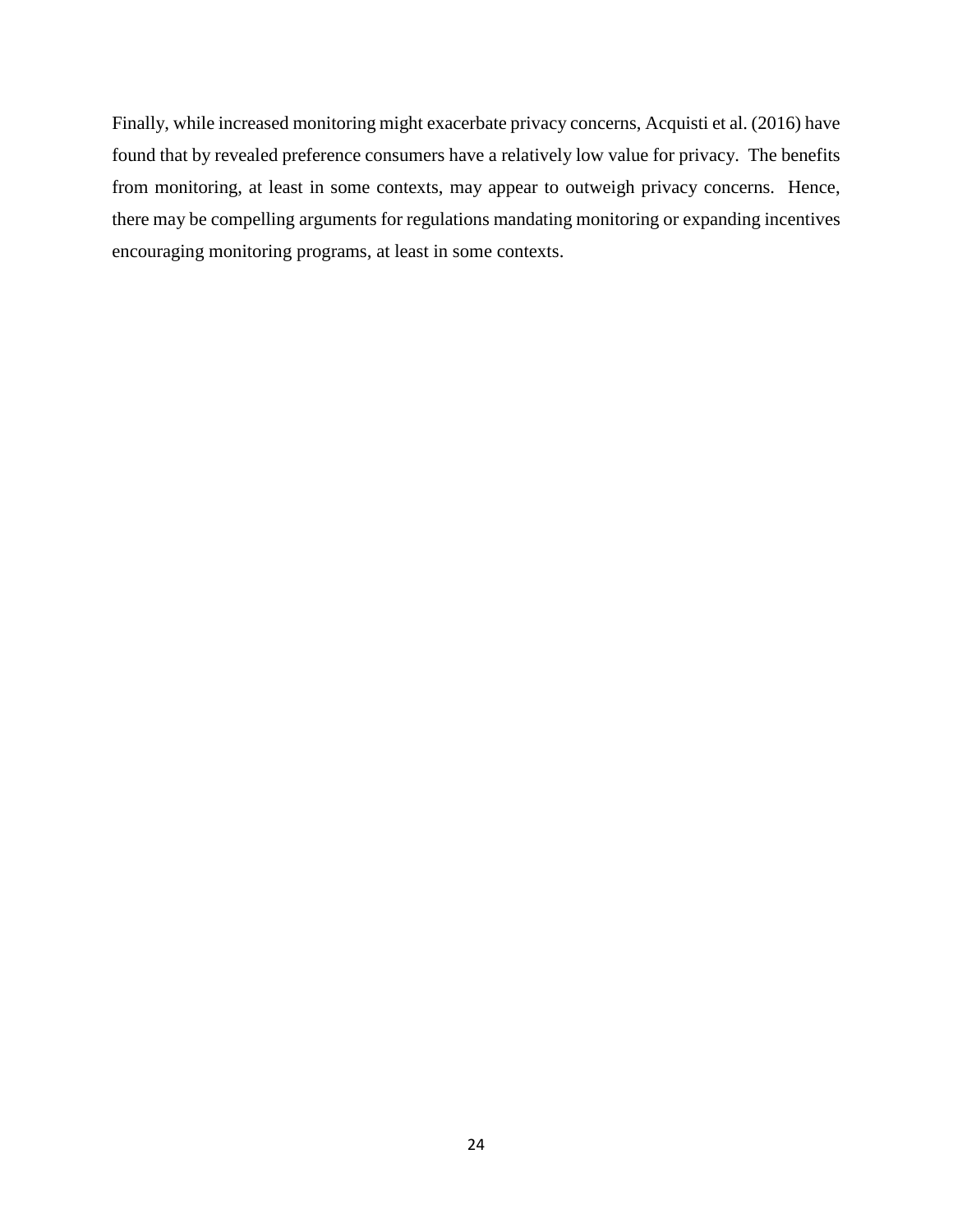### **References**

Acquisti, Alessandro, Curtis Taylor, and Liad Wagman. "The Economics of Privacy." *Journal of Economic Literature* 54, no. 2 (2016): 442-492.

Ayuso, Mercedes, Montserrat Guillén, and Ana María Pérez-Marín. "Time and distance to first accident and driving patterns of young drivers with pay-as-you-drive insurance." *Accident Analysis & Prevention* 73 (2014): 125-131.

Bresnahan, Timothy F., and Peter C. Reiss. "Entry and competition in concentrated markets." *Journal of Political Economy* 99, no. 5 (1991): 977-1009.

Burbidge, John B., Lonnie Magee, and A. Leslie Robb. "Alternative transformations to handle extreme values of the dependent variable." *Journal of the American Statistical Association* 83, no. 401 (1988): 123-127.

Buzzacchi, Luigi, and Tommaso Valletti. "Strategic Price Discrimination in Compulsory Insurance Markets." *The Geneva Risk and Insurance Review* 30, no. 1 (2005): 71-97.

Dranove, David, and Ginger Zhe Jin. "Quality disclosure and certification: Theory and practice." *Journal of Economic Literature* 48, no. 4 (2010): 935-963.

Dubé, Jean-Pierre, and Sanjog Misra. "Scalable price targeting." No. w23775. National Bureau of Economic Research, (2017).

Einav, Liran, Amy Finkelstein, Stephen P. Ryan, Paul Schrimpf, and Mark R. Cullen. "Selection on moral hazard in health insurance." *The American economic review* 103, no. 1 (2013): 178-219.

Guensler, Randall, Adjo Amekudzi, Jennifer Williams, Shannon Mergelsberg, and Jennifer Ogle. "Current state regulatory support for Pay-As-You-Drive automobile insurance options." *Journal of Insurance Regulation* 21, no. 3 (2003): 31.

Hunter, J. Robert. "State Automobile Insurance Regulation: A National Quality Assessment and In-Depth Review of California's Uniquely Effective Regulatory System." *Consumer Federation of America (April 2008)* (2008): 8.

25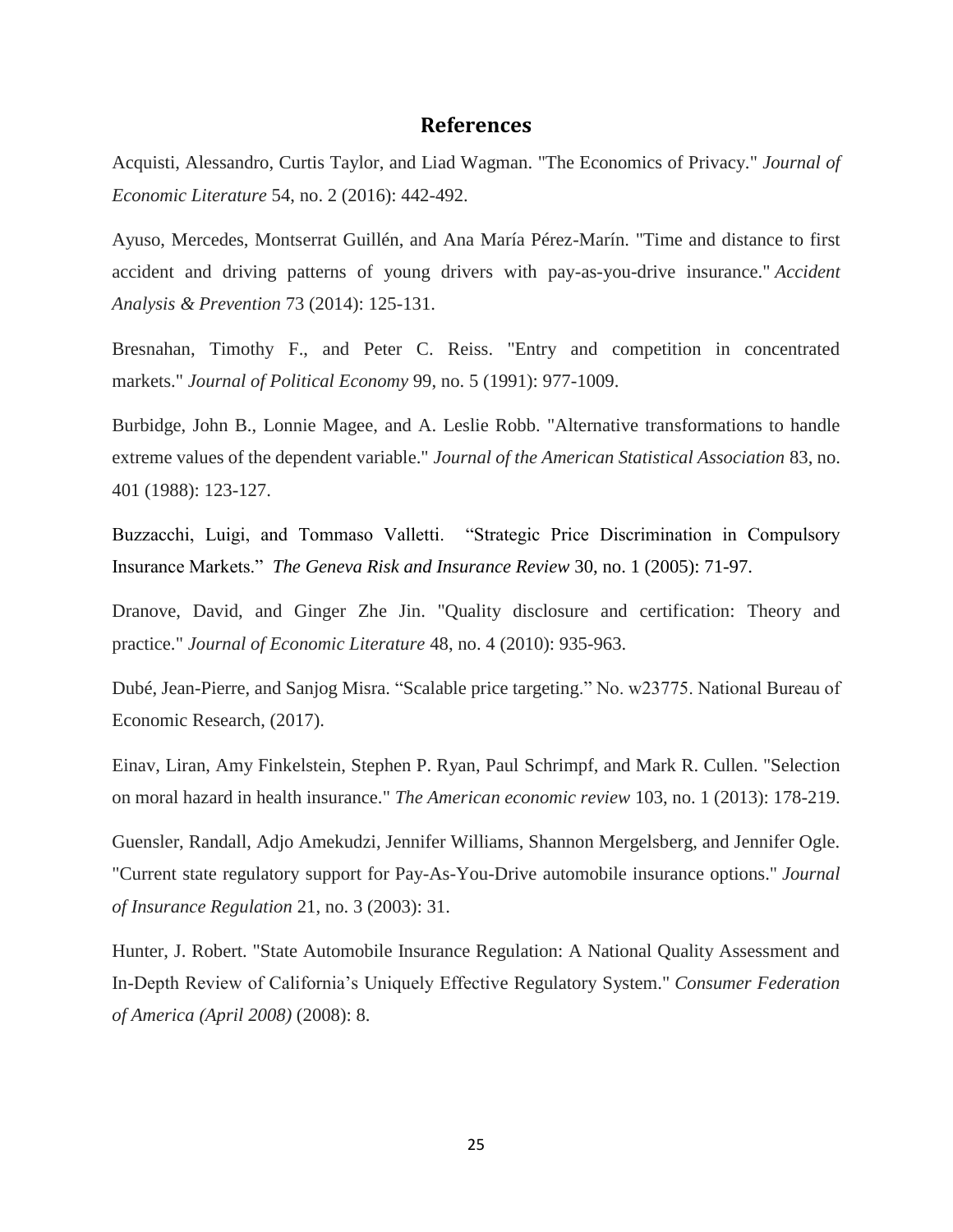Karapiperis, D., A. Obersteadt, A. Brandenburg, S. Castagna, B. Birnbaum, A. Greenberg, and R. Harbage. "Usage-based insurance and vehicle telematics: insurance market and regulatory implications." *CIPR Study Series* 1 (2015): 1-79.

Klein, Tobias J., Christian Lambertz, and Konrad O. Stahl. "Market transparency, adverse selection, and moral hazard." *Journal of Political Economy* 124, no. 6 (2016): 1677-1713.

Klemperer, Paul. "Markets with consumer switching costs." *The Quarterly Journal of Economics* 102, no. 2 (1987): 375-394.

– – . "Competition when consumers have switching costs: An overview with applications to industrial organization, macroeconomics, and international trade." *The Review of Economic Studies* 62, no. 4 (1995): 515-539.

Parry, Ian WH. "Is Pay-as-You-Drive insurance a better way to reduce gasoline than gasoline taxes?." *American Economic Review* (2005): 288-293.

Puelz, Robert, and Arthur Snow. "Evidence on adverse selection: Equilibrium signaling and cross-subsidization in the insurance market." *Journal of Political Economy* 102, no. 2 (1994): 236-257.

Rossi, Peter E., Robert E. McCulloch, and Greg M. Allenby. "Hierarchical modelling of consumer heterogeneity: an application to target marketing." In *Case Studies in Bayesian Statistics, Volume II*, pp. 323-349. Springer, New York, NY, 1995.

Rossi, Peter E., Robert E. McCulloch, and Greg M. Allenby. "The value of purchase history data in target marketing." *Marketing Science* 15, no. 4 (1996): 321-340.

Schneider, Henry. "Moral hazard in leasing contracts: Evidence from the New York City taxi industry." *The Journal of Law and Economics* 53, no. 4 (2010): 783-805.

Scism, Leslie. "Car Insurers Find Tracking Devices Are a Tough Sell." *The Wall Street Journal*. Jan 10, 2016. [http://www.wsj.com/articles/car-insurers-find-tracking-devices-are-a](http://www.wsj.com/articles/car-insurers-find-tracking-devices-are-a-tough-sell-1452476714)[tough-sell-1452476714](http://www.wsj.com/articles/car-insurers-find-tracking-devices-are-a-tough-sell-1452476714)

Shiller, Benjamin Reed. "First-Degree Price Discrimination Using Big Data." (2016).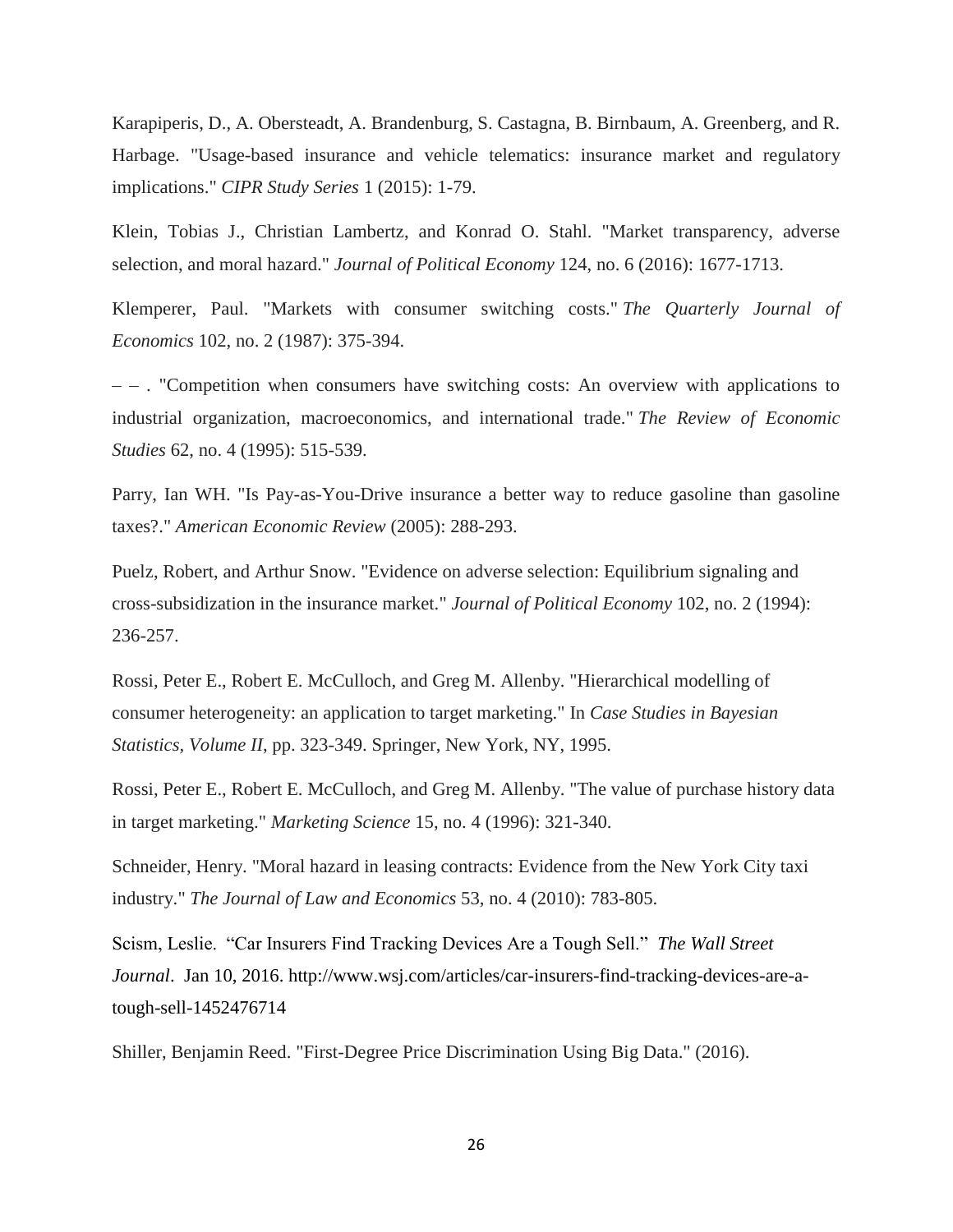Spence, Michael. "Job market signaling." *The quarterly journal of Economics* 87, no. 3 (1973): 355-374.

Waldfogel, Joel. "First degree price discrimination goes to school." *The Journal of Industrial Economics* 63, no. 4 (2015): 569-597.

Weisburd, Sarit. "Identifying moral hazard in car insurance contracts." *Review of Economics and Statistics* 97, no. 2 (2015): 301-313.

Zuckerman, Marvin, and D. Michael Kuhlman. "Personality and risk‐taking: common bisocial factors." *Journal of personality* 68, no. 6 (2000): 999-1029.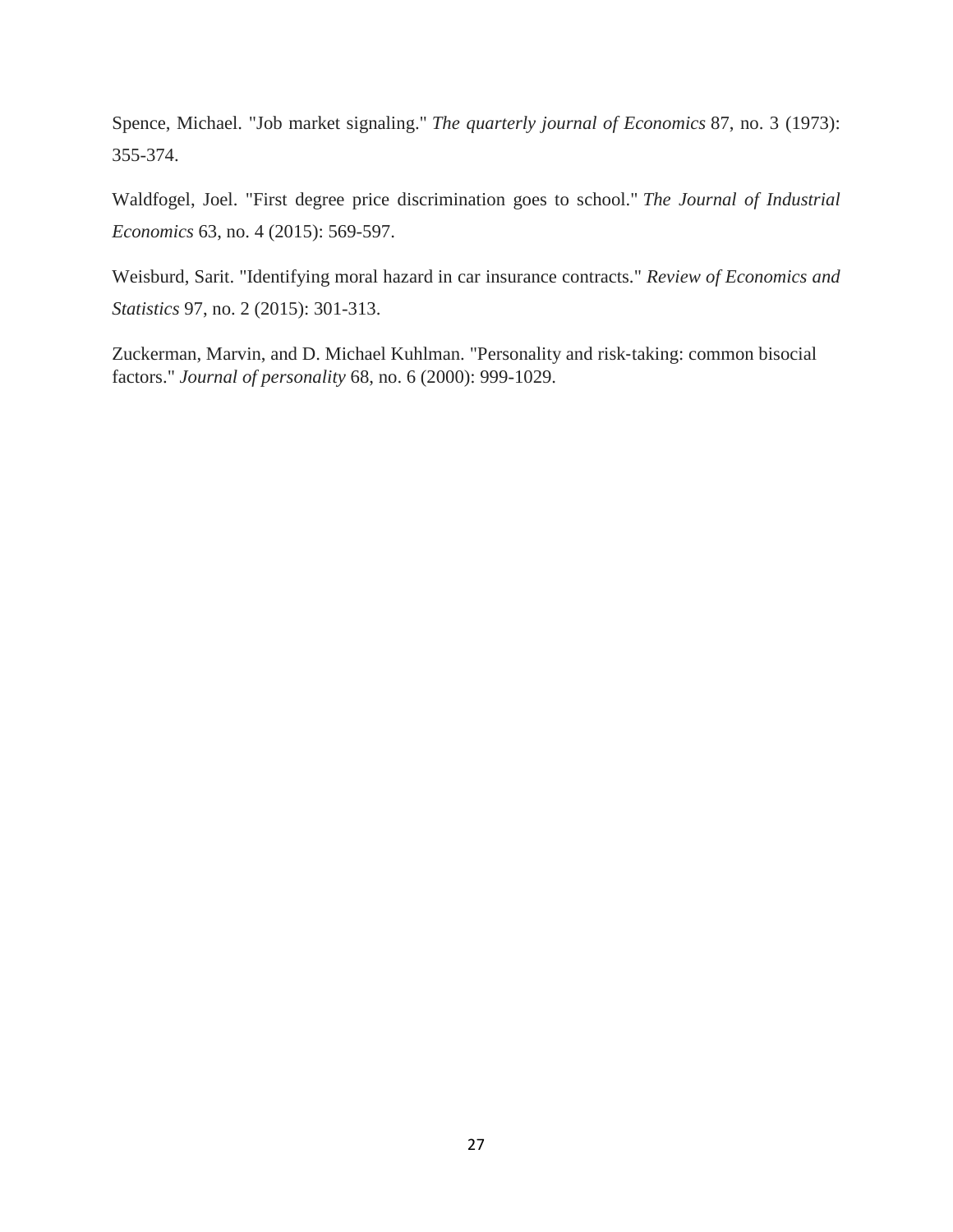## **Tables and Figures**

|                | Number states insurer was $n^{th}$ to introduce PHYD insurance |              |                            |    |                   |
|----------------|----------------------------------------------------------------|--------------|----------------------------|----|-------------------|
| Order of entry | AllState                                                       | The Hartford | Liberty Mutual Progressive |    | <b>State Farm</b> |
|                |                                                                | 0            | 0                          | 41 | 4                 |
| 2              | 10                                                             | 5            | 1                          |    | 15                |
| 3              | 11                                                             | 7            | 3                          | 5  | 17                |
| 4              | 14                                                             | 15           | 8                          |    | 6                 |
| 5              | 2                                                              | 15           | 23                         | 0  | 2                 |

### Table I: Order of PHYD insurance entry by insurer

Note: Any insurers entering the state in the same year were considered tied. In such cases, all tied insurers were assigned the highest entry order. For example, if AllState and Progressive each entered a state in the same year, and there were no preexisting PHYD insurance firms there, then both would be assigned an entry order of two, the second to arrive.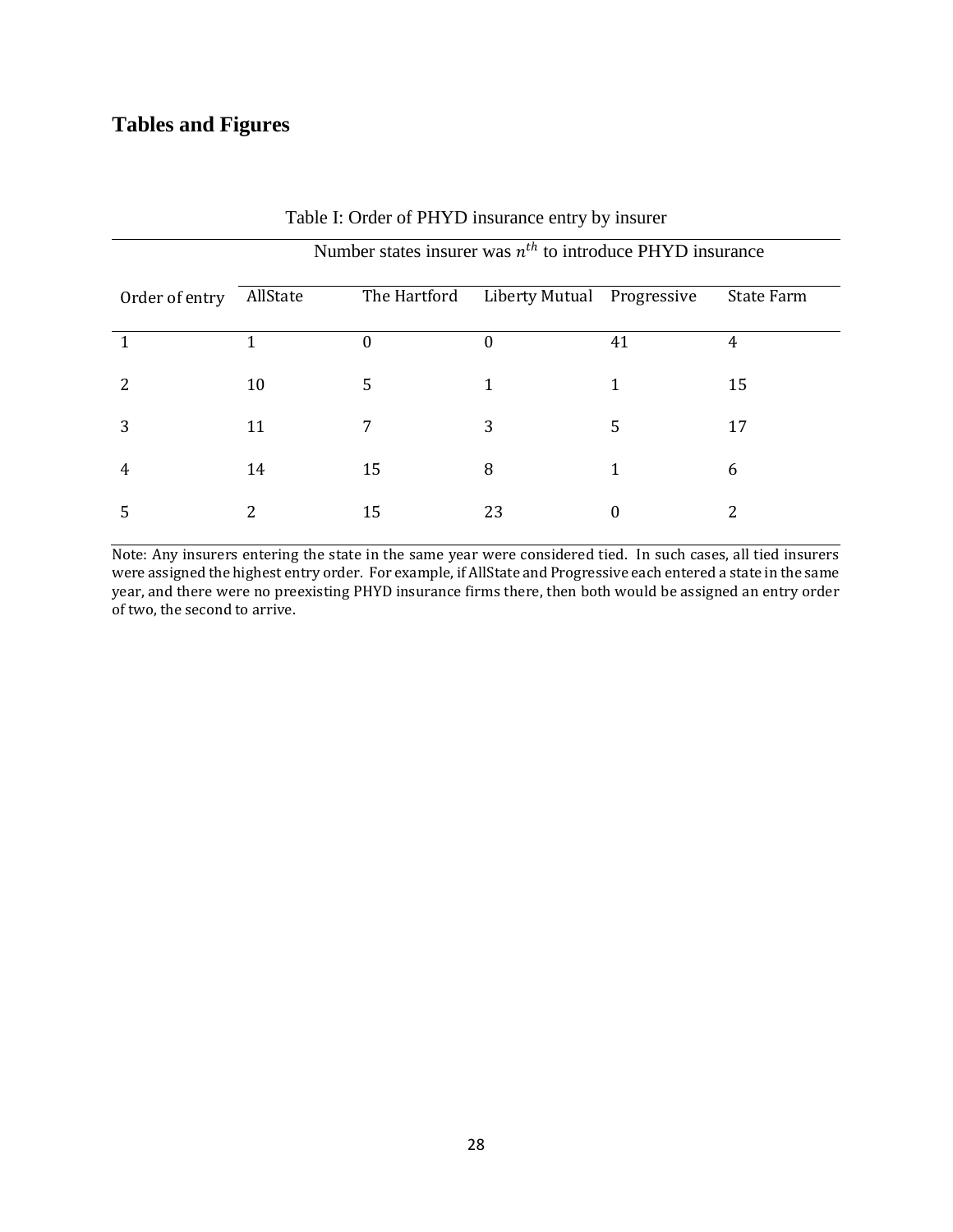|                                                         | Dependent variable is normalized profit |            |            |             |
|---------------------------------------------------------|-----------------------------------------|------------|------------|-------------|
|                                                         | (1)                                     | (2)        | (3)        | (4)         |
| <b>Entered PHYD</b>                                     | 0.0062                                  |            |            |             |
|                                                         | (0.0086)                                |            |            |             |
|                                                         |                                         |            |            |             |
| Entry order                                             |                                         |            |            |             |
| 1 <sup>st</sup>                                         |                                         | $0.0380**$ | $0.0466**$ | $0.0491***$ |
|                                                         |                                         | (0.0179)   | (0.0186)   | (0.0183)    |
|                                                         |                                         |            |            |             |
| 2 <sub>nd</sub>                                         |                                         | 0.0187     |            |             |
|                                                         |                                         | (0.0165)   |            |             |
| 3rd                                                     |                                         | $-0.0211$  |            |             |
|                                                         |                                         | (0.0158)   |            |             |
|                                                         |                                         |            |            |             |
| 4 <sup>th</sup>                                         |                                         | $-0.0089$  |            |             |
|                                                         |                                         | (0.0158)   |            |             |
|                                                         |                                         |            |            |             |
| 5 <sup>th</sup>                                         |                                         | $-0.0097$  |            |             |
|                                                         |                                         | (0.0185)   |            |             |
|                                                         |                                         |            |            |             |
| I(Entered and $1^{st}$ ) $\times$<br>$I(n$ competitors) |                                         |            |            |             |
| $n=1$                                                   |                                         |            | $-0.0120$  | $-0.0224$   |
|                                                         |                                         |            | (0.0228)   | (0.0254)    |
|                                                         |                                         |            |            |             |
| $n=2$                                                   |                                         |            | $-0.0145$  | $-0.0272$   |
|                                                         |                                         |            | (0.0267)   | (0.0264)    |
|                                                         |                                         |            |            |             |
| $n = 3$ or 4                                            |                                         |            | $-0.0438*$ | $-0.0620**$ |
|                                                         |                                         |            | (0.0265)   | (0.0289)    |
| Years since                                             |                                         |            |            | 0.0075      |
| entry                                                   |                                         |            |            | (0.0081)    |
|                                                         |                                         |            |            |             |
| Observations                                            | 6072                                    | 6072       | 6072       | 6072        |

| Table II: Baseline estimation: PHYD insurance, order of entry, and profits |  |
|----------------------------------------------------------------------------|--|
|                                                                            |  |

Notes: The table reports coefficients for a difference-in-differences estimation with state-insurer, state-year, and year-insurer pair fixed effects. The dependent variable is profit normalized by the firm's average revenues in that state. Robust standard errors (reported in parentheses) are used to account for heteroskedasticity arising from differences in the number insured across observations, which, by the law of large numbers, impacts the variance of our normalized profit variable. \*p<0.1, \*\*p<0.05, \*\*\*p<0.01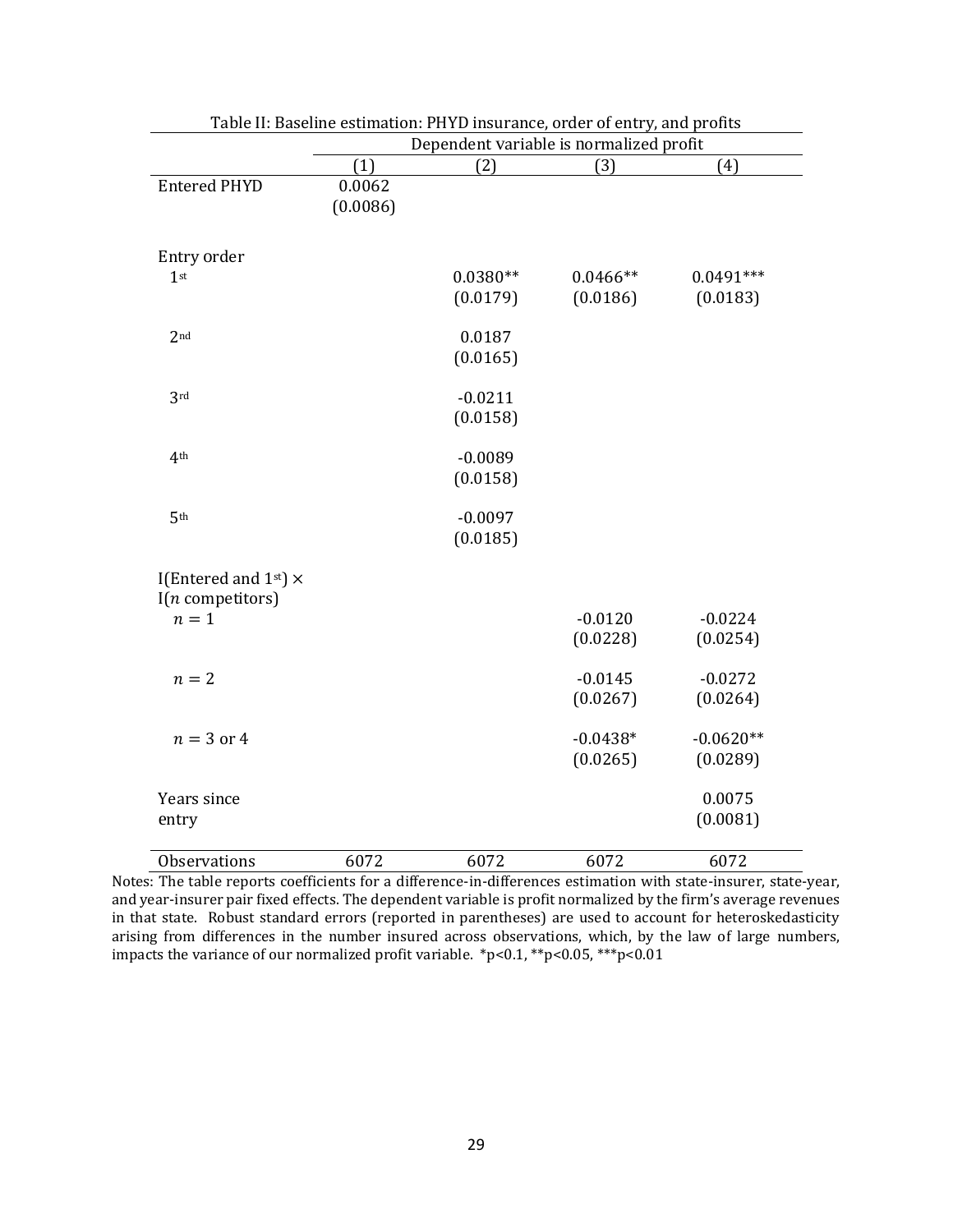|                                                 | Dependent variable is: |                       |                       |                      |  |
|-------------------------------------------------|------------------------|-----------------------|-----------------------|----------------------|--|
|                                                 | Normalized profit      |                       | Log(profit)           | Asinh(profit)        |  |
|                                                 | (1)                    | (2)                   | (3)                   | (4)                  |  |
| Entered and 1st                                 | $0.101*$<br>(0.0566)   | $0.0261*$<br>(0.0154) | $0.0624*$<br>(0.0375) | $0.777**$<br>(0.324) |  |
| I(Entered and $1st$ ) $\times$<br># competitors | $-0.0116$<br>(0.0079)  | $-0.0086$<br>(0.0081) | 0.0078<br>(0.0142)    | $-0.323$<br>(0.217)  |  |
| Entered 1 <sup>st</sup> x<br>I(Progressive)     | $-0.0706$<br>(0.0548)  |                       |                       |                      |  |
| I(Other firm<br>introduced PHYD)                |                        | $-0.0096$<br>(0.0105) |                       |                      |  |
| <b>Observations</b>                             | 6072                   | 6072                  | 5980                  | 6072                 |  |

| Table III: Robustness checks and alternative specifications |  |  |
|-------------------------------------------------------------|--|--|
|-------------------------------------------------------------|--|--|

Notes: The table reports coefficients for a difference-in-differences estimation with state-insurer, state-year, and year-insurer pair fixed effects in columns 1, 3 and 4. In column 2, state-insurer and year-insurer fixed effects are included, but state-year fixed effects are excluded to allow separate identification of the impact of introducing PHYD on non-PHYD insurers. The dependent variable is profit normalized by the firm's average revenues in that state. Robust standard errors (reported in parentheses) are used to account for heteroskedasticity arising from differences in the number insured across observations. \*p<0.1, \*\*p<0.05,  $***p<0.01$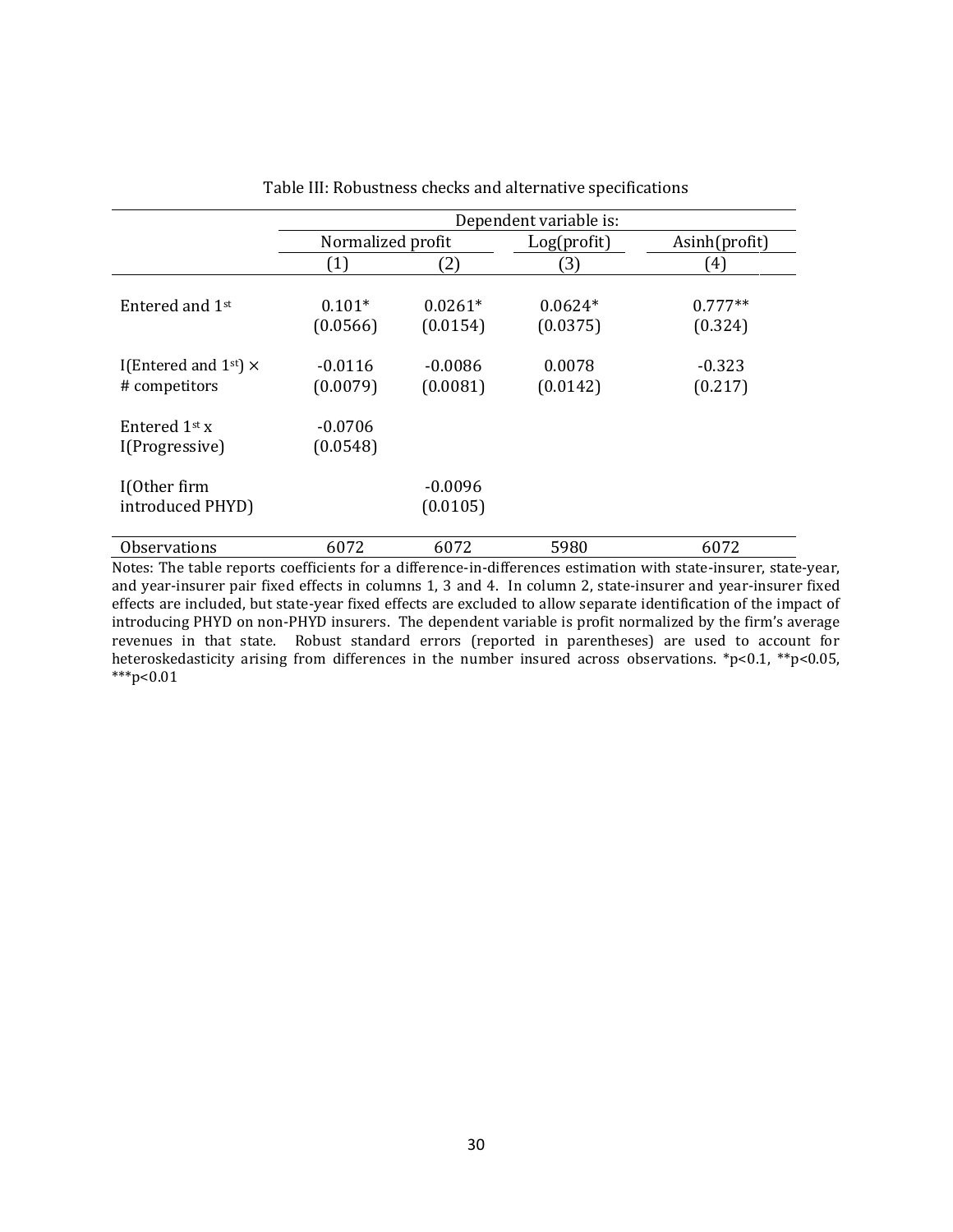|                               | PHYD insurance entry |            |           |            |
|-------------------------------|----------------------|------------|-----------|------------|
|                               |                      | 21)        | (3)       | (4)        |
| State allowed PHYD 2003       | 1.668***             | $1.657***$ |           |            |
|                               | (0.237)              | (0.236)    |           |            |
| Prior approval required       |                      | $0.733*$   |           |            |
| for rate changes              |                      | (0.117)    |           |            |
| <b>Previous PHYD entrants</b> |                      |            | $0.664**$ |            |
|                               |                      |            | (0.112)   |            |
| One PHYD entrant              |                      |            |           | 0.519      |
|                               |                      |            |           | (0.224)    |
| Two PHYD entrants             |                      |            |           | $0.303**$  |
|                               |                      |            |           | (0.165)    |
| Three PHYD entrants           |                      |            |           | $0.297**$  |
|                               |                      |            |           | (0.178)    |
| <b>Four PHYD entrants</b>     |                      |            |           | $0.111***$ |
|                               |                      |            |           | (0.087)    |
| <b>Observations</b>           | 1453                 | 1453       | 1453      | 1453       |

Table IV: Relative odds of introducing PHYD insurance programs, 2008-2014

Note: The table reports the results of a Cox hazards model predicting firms' introduction of PHYD insurance programs in each state. The event variable is an indicator variable noting entry of firm  $j$  in year  $t$  in state  $s$ . Hazard ratios are reported instead of coefficient values. Standard errors in parentheses. Additional controls include firm-year pair indicators (for all models) and state indicators in columns 3 and 4. \*p<0.1, \*\*p<0.05,  $***p<0.01$ .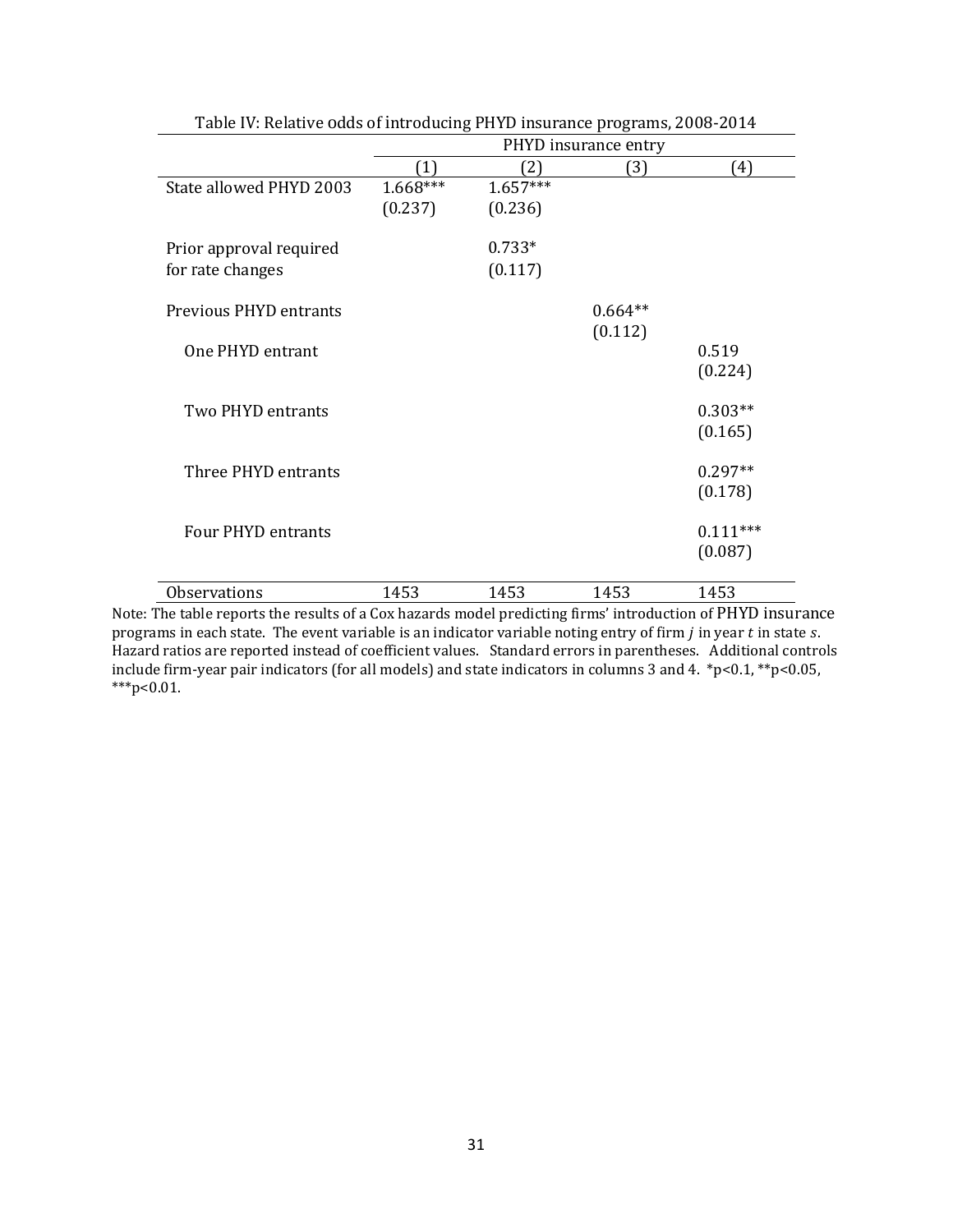| Table V: Impact of PHYD insurance on revenues and costs |            |            |  |  |  |
|---------------------------------------------------------|------------|------------|--|--|--|
|                                                         | Normalized | Cost ratio |  |  |  |
|                                                         | revenue    |            |  |  |  |
|                                                         | 1)         | 21         |  |  |  |
| Entered 1 <sup>st</sup>                                 | 0.0354     | $-0.0380*$ |  |  |  |
|                                                         | (0.0314)   | (0.0216)   |  |  |  |
| I(Entered 1st) $\times$                                 |            |            |  |  |  |
| $I(n$ competitors)                                      |            |            |  |  |  |
| $n=1$                                                   | $-0.0112$  | 0.0013     |  |  |  |
|                                                         | (0.0228)   | (0.0343)   |  |  |  |
| $n=2$                                                   | 0.0312     | 0.0370     |  |  |  |
|                                                         | (0.0344)   | (0.0388)   |  |  |  |
| $n = 3$ or 4                                            | $-0.0442$  | 0.0354     |  |  |  |
|                                                         | (0.0370)   | (0.0374)   |  |  |  |
| Observations                                            | 6071       | 6071       |  |  |  |

Notes: The table reports coefficients for a difference-in-differences estimation with state-insurer, state-year, and year-insurer pair fixed effects. The dependent variable in column (1) is log revenue, and the dependent variable in column (2) is the ratio of costs to revenues. A single observation with negative reported revenues was omitted. Robust standard errors (reported in parentheses) are used to account for heteroskedasticity arising from differences in the number insured across observations. \*p<0.1, \*\*p<0.05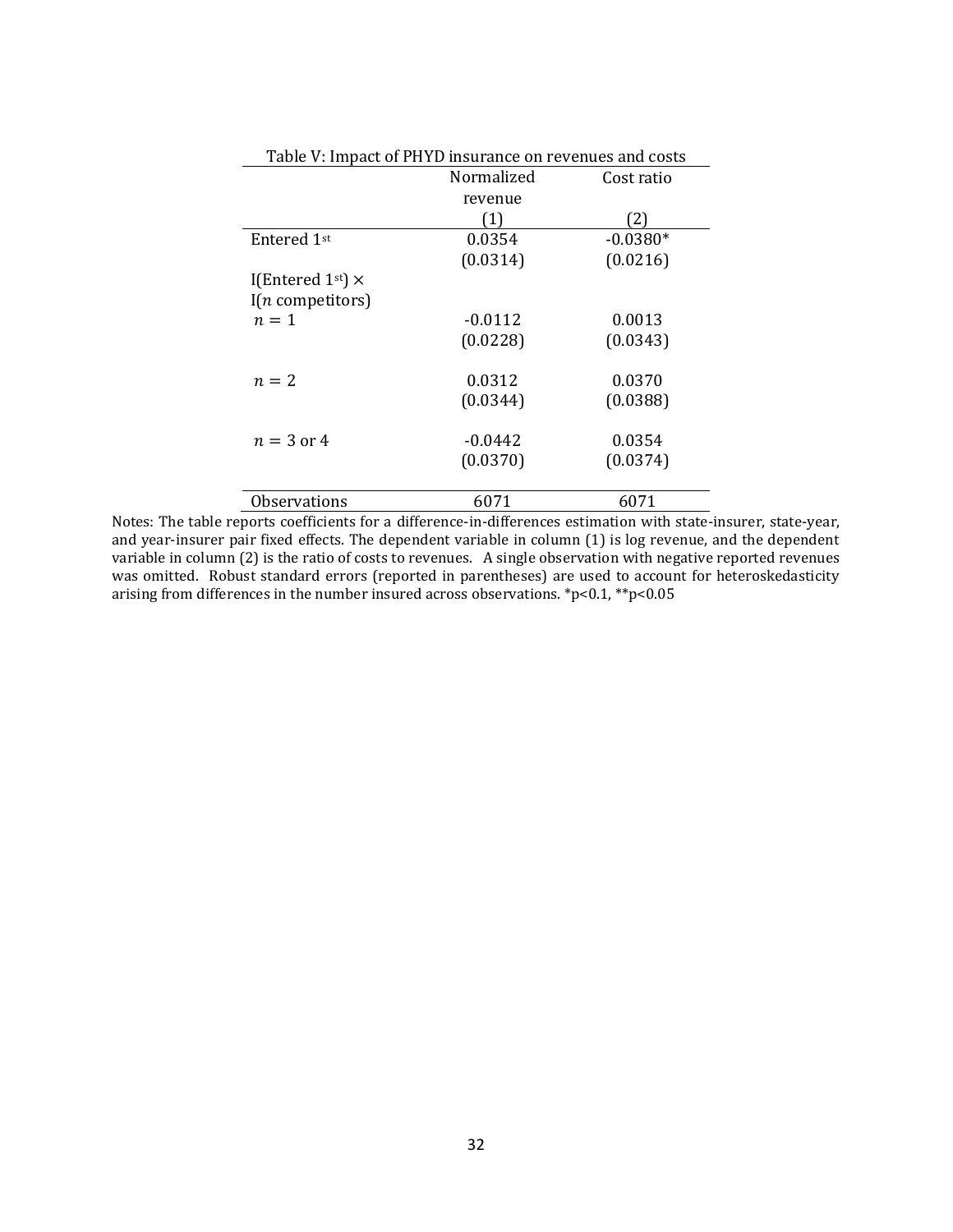|                              | rabic vi. 1 111 <i>D</i> modrance and moral in |            |             |  |  |
|------------------------------|------------------------------------------------|------------|-------------|--|--|
|                              | Log(cars in fatal accidents)                   |            |             |  |  |
|                              | (1)                                            | (2)        | (3)         |  |  |
| # firms with PHYD            | $-0.0162*$                                     |            |             |  |  |
|                              | (0.0084)                                       |            |             |  |  |
|                              |                                                |            |             |  |  |
| # firms entering this year   |                                                | $-0.0125$  | $-0.0061$   |  |  |
|                              |                                                | (0.0105)   | (0.0074)    |  |  |
|                              |                                                |            |             |  |  |
| # firms entering last year   |                                                | $-0.0210*$ | $-0.0116$   |  |  |
|                              |                                                | (0.0111)   | (0.0071)    |  |  |
|                              |                                                |            |             |  |  |
| # firms entering 2 years ago |                                                | $-0.0157$  | $-0.0225**$ |  |  |
|                              |                                                | (0.0121)   | (0.0097)    |  |  |
|                              |                                                |            |             |  |  |
| # firms entering 3 years ago |                                                | $-0.0067$  | $-0.0059$   |  |  |
|                              |                                                | (0.0196)   | (0.0147)    |  |  |
|                              |                                                |            |             |  |  |
| # firms entering 4 years ago |                                                | $-0.0098$  | $-0.0087$   |  |  |
|                              |                                                | (0.0233)   | (0.0167)    |  |  |
|                              |                                                |            |             |  |  |
|                              |                                                |            |             |  |  |
| Log registered vehicles      | $0.122**$                                      | $0.123**$  | 0.0396      |  |  |
|                              | (0.0608)                                       | (0.0611)   | (0.0429)    |  |  |
| <b>Observations</b>          | 1071                                           | 1071       | 55692       |  |  |

| Table VI: PHYD insurance and moral hazard |  |
|-------------------------------------------|--|
|-------------------------------------------|--|

Notes: The table reports coefficients for difference-in-differences estimations. In columns 1 and 2, the unit of observations is registry state by year. In column 3, observations are further split by accident location (state). The dependent variable is  $ln(autos in fatal\ accidents_{st})$  in columns 1 and 2. In column 3, we use  $ln(1+$ autos in fatal accidents<sub>lst</sub>) as the dependent variable to address observations with zero accidents. In columns 1 and 2, we include registration-state and year fixed effects. In column 3, we include accidentlocation/year pair, and accident-location/registry-state pair fixed effects. In all columns, we additionally include controls for the number of registered vehicles in the vehicle's state of registration. Standard errors, clustered at the state level, are reported in parentheses. \*p<0.1, \*\*p<0.05, \*\*\*p<0.01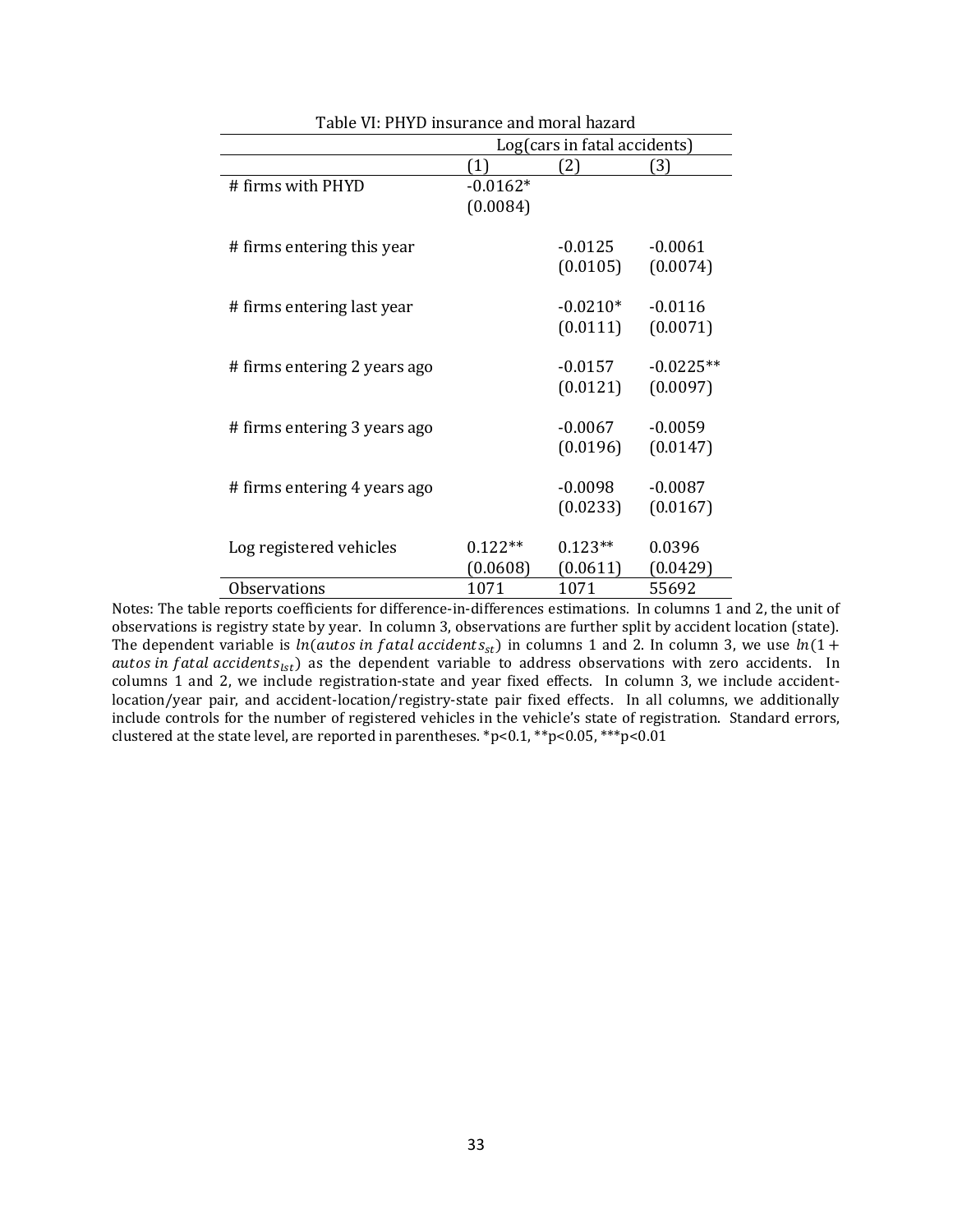

Figure I: PHYD program penetration, by insurance company and time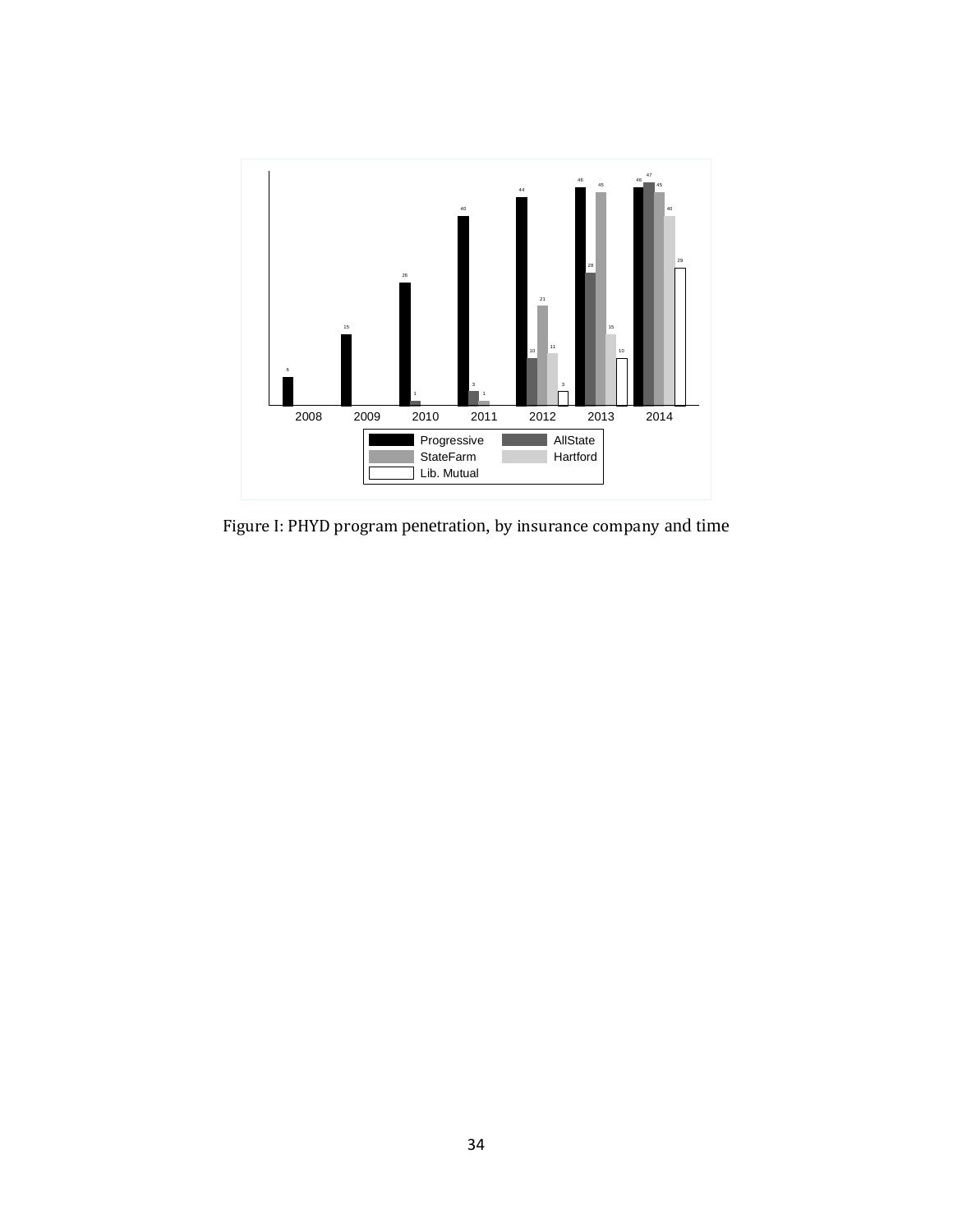

Figure II: Progressive's loss ratio and earned premiums 2014, by PHYD group

Notes: Data correspond to Progressive's SnapShot 2.0 PHYD insurance program nationally. Data are from Progressive's initial PHYD rate filing in Alaska, in 2014.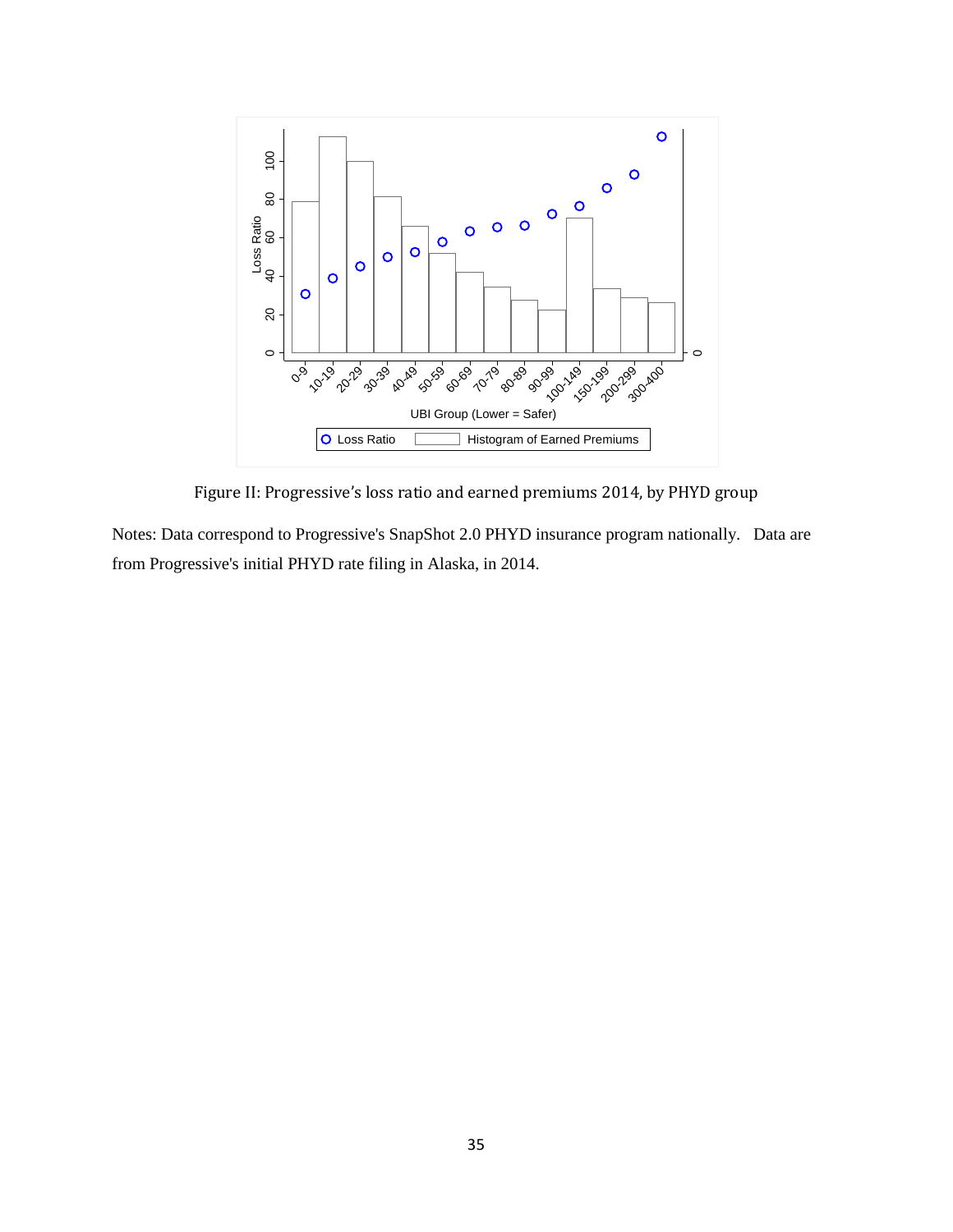

Figure III: Incumbent profits in later periods